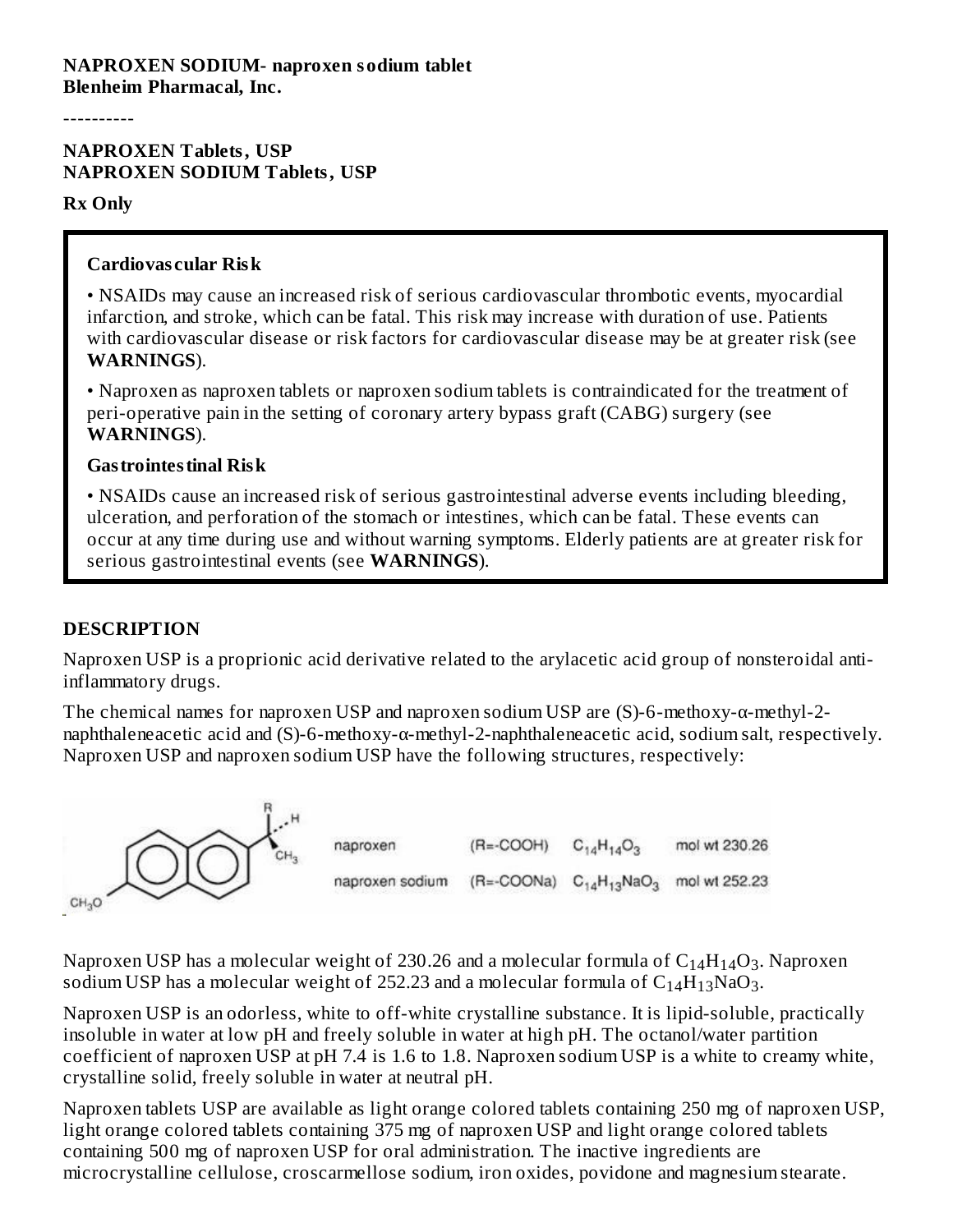Naproxen sodium tablets USP are available as blue tablets containing 275 mg of naproxen sodium USP and as blue tablets containing 550 mg of naproxen sodium USP for oral administration. The inactive ingredients are croscarmellose sodium, colloidal silicon dioxide, povidone, magnesium stearate, microcrystalline cellulose and talc. The coating suspension for the naproxen sodium 275 mg tablet may contain Opadry blue 03F50544. The coating suspension for the naproxen sodium 550 mg tablet may contain Opadry blue 03F50544.

## **CLINICAL PHARMACOLOGY**

#### **Pharmacodynamics**

Naproxen is a nonsteroidal anti-inflammatory drug (NSAID) with analgesic and antipyretic properties. The sodium salt of naproxen has been developed as a more rapidly absorbed formulation of naproxen for use as an analgesic. The mechanism of action of the naproxen anion, like that of other NSAIDs, is not completely understood but may be related to prostaglandin synthetase inhibition.

#### **Pharmacokinetics**

Naproxen and naproxen sodium are rapidly and completely absorbed from the gastrointestinal tract with an *in vivo* bioavailability of 95%. The different dosage forms of naproxen are bioequivalent in terms of extent of absorption (AUC) and peak concentration (Cmax); however, the products do differ in their pattern of absorption. These differences between naproxen products are related to both the chemical form of naproxen used and its formulation. Even with the observed differences in pattern of absorption, the elimination half-life of naproxen is unchanged across products ranging from 12 to 17 hours. Steadystate levels of naproxen are reached in 4 to 5 days, and the degree of naproxen accumulation is consistent with this half-life. This suggests that the differences in pattern of release play only a negligible role in the attainment of steady-state plasma levels.

#### **Absorption**

#### *Immediate Release*

After administration of naproxen tablets, peak plasma levels are attained in 2 to 4 hours. After oral administration of naproxen sodium, peak plasma levels are attained in 1 to 2 hours. The difference in rates between the two products is due to the increased aqueous solubility of the sodium salt of naproxen used in naproxen sodium.

#### **Distribution**

Naproxen has a volume of distribution of 0.16 L/kg. At therapeutic levels naproxen is greater than 99% albumin-bound. At doses of naproxen greater than 500 mg/day there is less than proportional increase in plasma levels due to an increase in clearance caused by saturation of plasma protein binding at higher doses (average trough Css 36.5, 49.2 and 56.4 mg/L with 500, 1000 and 1500 mg daily doses of naproxen, respectively). The naproxen anion has been found in the milk of lactating women at a concentration equivalent to approximately 1% of maximum naproxen concentration in plasma (see **PRECAUTIONS, Nursing Mothers**).

#### **Metabolism**

Naproxen is extensively metabolized in the liver to 6-0-desmethyl naproxen, and both parent and metabolites do not induce metabolizing enzymes. Both naproxen and 6-0-desmethyl naproxen are further metabolized to their respective acylglucuronide conjugated metabolites.

#### **Excretion**

The clearance of naproxen is 0.13 mL/min/kg. Approximately 95% of the naproxen from any dose is excreted in the urine, primarily as naproxen  $($ <1%), 6-0-desmethyl naproxen  $($ <1%) or their conjugates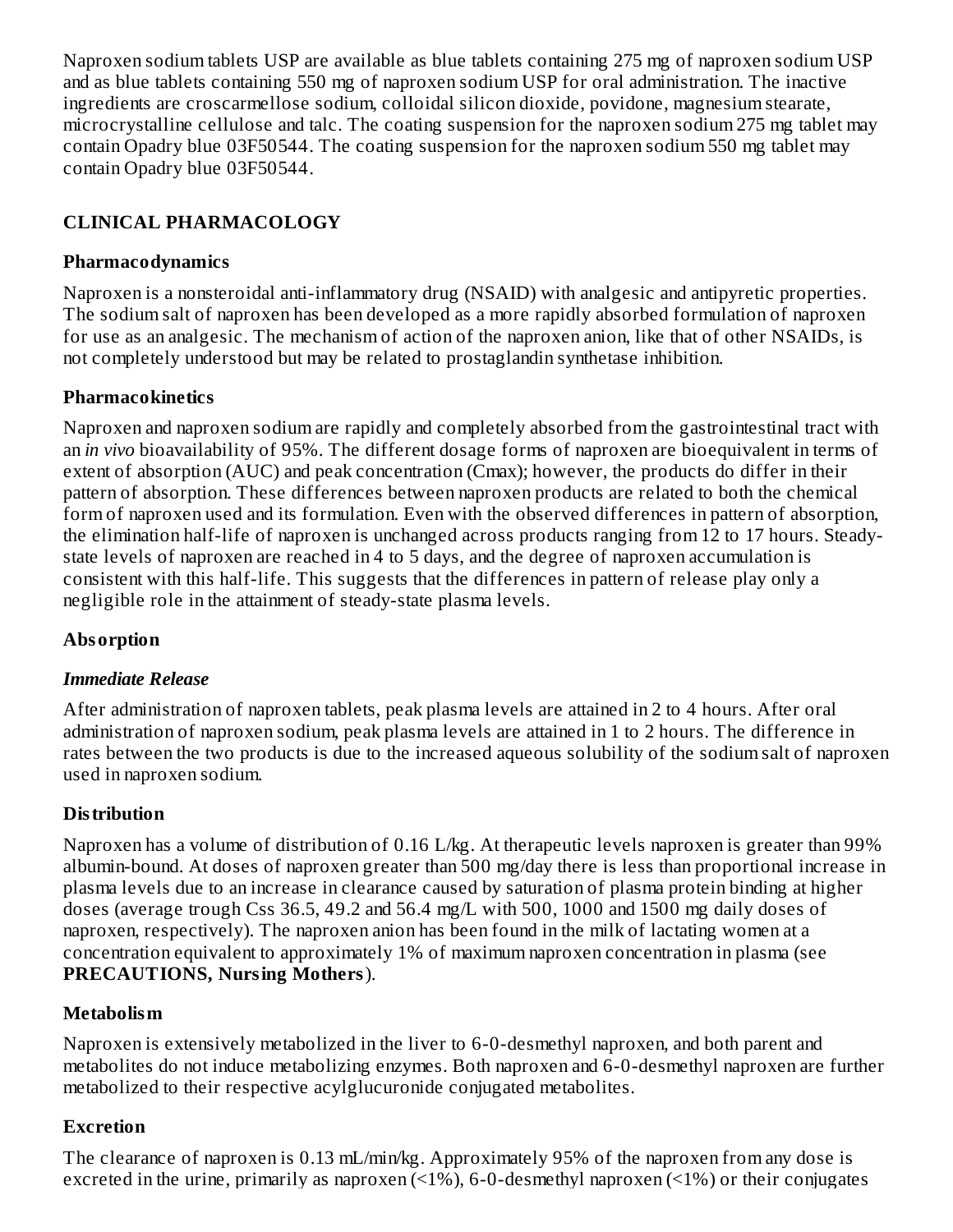excreted in the urine, primarily as naproxen (<1%), 6-0-desmethyl naproxen (<1%) or their conjugates (66% to 92%). The plasma half-life of the naproxen anion in humans ranges from 12 to 17 hours. The corresponding half-lives of both naproxen's metabolites and conjugates are shorter than 12 hours, and their rates of excretion have been found to coincide closely with the rate of naproxen disappearance from the plasma. Small amounts, 3% or less of the administered dose, are excreted in the feces. In patients with renal failure metabolites may accumulate (see **WARNINGS: Renal Effects**).

### **Special Populations**

#### *Pediatric Patients*

In pediatric patients aged 5 to 16 years with arthritis, plasma naproxen levels following a 5 mg/kg single dose of naproxen suspension (see **DOSAGE AND ADMINISTRATION**) were found to be similar to those found in normal adults following a 500 mg dose. The terminal half-life appears to be similar in pediatric and adult patients. Pharmacokinetic studies of naproxen were not performed in pediatric patients younger than 5 years of age. Pharmacokinetic parameters appear to be similar following administration of naproxen suspension or tablets in pediatric patients.

#### *Geriatric Patients*

Studies indicate that although total plasma concentration of naproxen is unchanged, the unbound plasma fraction of naproxen is increased in the elderly, although the unbound fraction is <1% of the total naproxen concentration. Unbound trough naproxen concentrations in elderly subjects have been reported to range from 0.12% to 0.19% of total naproxen concentration, compared with 0.05% to 0.075% in younger subjects. The clinical significance of this finding is unclear, although it is possible that the increase in free naproxen concentration could be associated with an increase in the rate of adverse events per a given dosage in some elderly patients.

#### *Race*

Pharmacokinetic differences due to race have not been studied.

### *Hepatic Insufficiency*

Naproxen pharmacokinetics has not been determined in subjects with hepatic insufficiency.

### *Renal Insufficiency*

Naproxen pharmacokinetics has not been determined in subjects with renal insufficiency. Given that naproxen, its metabolites and conjugates are primarily excreted by the kidney, the potential exists for naproxen metabolites to accumulate in the presence of renal insufficiency. Elimination of naproxen is decreased in patients with severe renal impairment. Naproxen-containing products are not recommended for use in patients with moderate to severe and severe renal impairment (creatinine clearance <30 mL/min) (see **WARNINGS: Renal Effects**).

### **CLINICAL STUDIES**

#### **General Information**

Naproxen has been studied in patients with rheumatoid arthritis, osteoarthritis, juvenile arthritis, ankylosing spondylitis, tendonitis and bursitis, and acute gout. Improvement in patients treated for rheumatoid arthritis was demonstrated by a reduction in joint swelling, a reduction in duration of morning stiffness, a reduction in disease activity as assessed by both the investigator and patient, and by increased mobility as demonstrated by a reduction in walking time. Generally, response to naproxen has not been found to be dependent on age, sex, severity or duration of rheumatoid arthritis.

In patients with osteoarthritis, the therapeutic action of naproxen has been shown by a reduction in joint pain or tenderness, an increase in range of motion in knee joints, increased mobility as demonstrated by a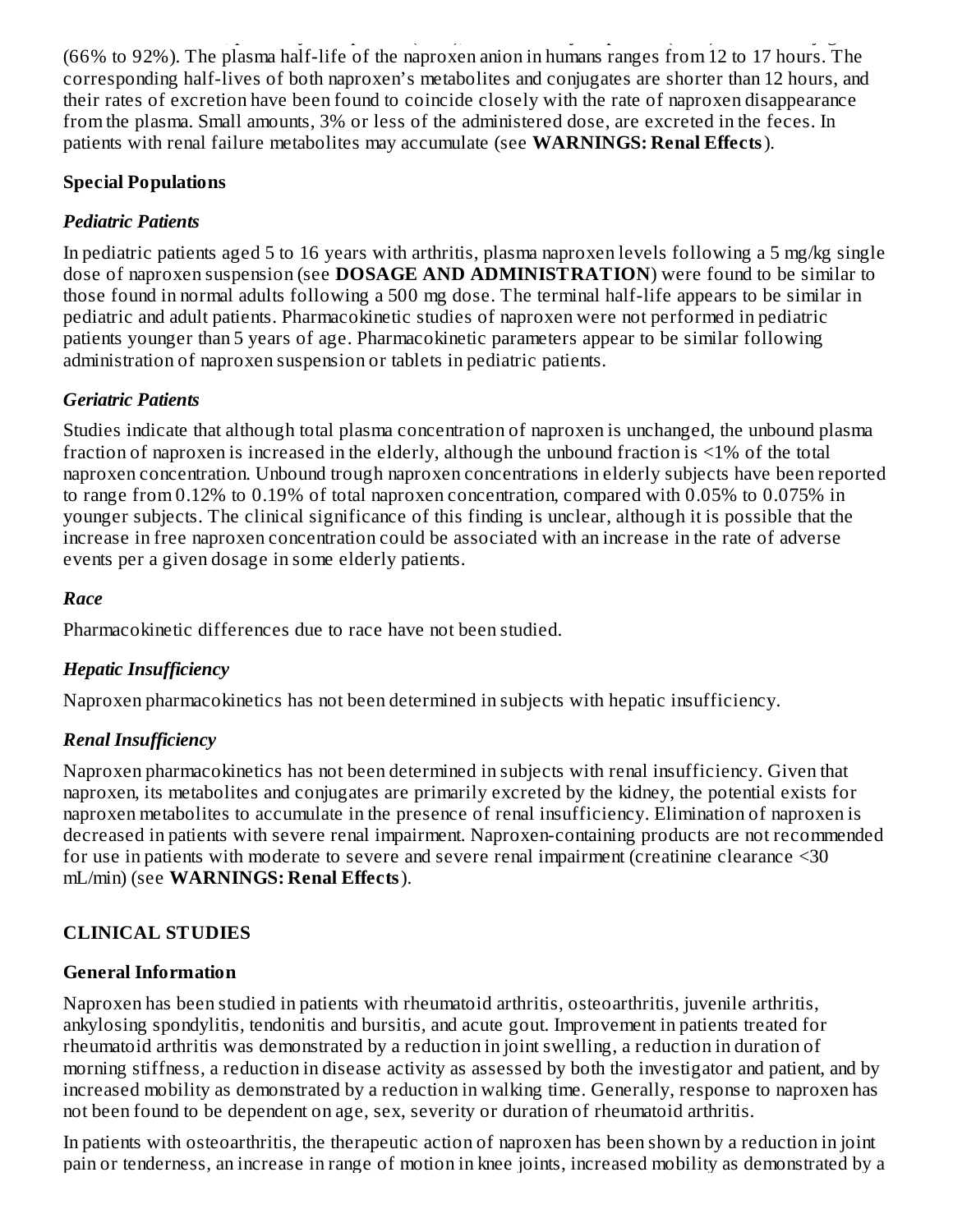reduction in walking time, and improvement in capacity to perform activities of daily living impaired by the disease.

In a clinical trial comparing standard formulations of naproxen 375 mg bid (750 mg a day) vs 750 mg bid (1500 mg/day), 9 patients in the 750 mg group terminated prematurely because of adverse events. Nineteen patients in the 1500 mg group terminated prematurely because of adverse events. Most of these adverse events were gastrointestinal events.

In clinical studies in patients with rheumatoid arthritis, osteoarthritis, and juvenile arthritis, naproxen has been shown to be comparable to aspirin and indomethacin in controlling the aforementioned measures of disease activity, but the frequency and severity of the milder gastrointestinal adverse effects (nausea, dyspepsia, heartburn) and nervous system adverse effects (tinnitus, dizziness, lightheadedness) were less in naproxen-treated patients than in those treated with aspirin or indomethacin.

In patients with ankylosing spondylitis, naproxen has been shown to decrease night pain, morning stiffness and pain at rest. In double-blind studies the drug was shown to be as effective as aspirin, but with fewer side effects.

In patients with acute gout, a favorable response to naproxen was shown by significant clearing of inflammatory changes (eg, decrease in swelling, heat) within 24 to 48 hours, as well as by relief of pain and tenderness.

Naproxen has been studied in patients with mild to moderate pain secondary to postoperative, orthopedic, postpartum episiotomy and uterine contraction pain and dysmenorrhea. Onset of pain relief can begin within 1 hour in patients taking naproxen and within 30 minutes in patients taking naproxen sodium. Analgesic effect was shown by such measures as reduction of pain intensity scores, increase in pain relief scores, decrease in numbers of patients requiring additional analgesic medication, and delay in time to remedication. The analgesic effect has been found to last for up to 12 hours.

Naproxen may be used safely in combination with gold salts and/or corticosteroids; however, in controlled clinical trials, when added to the regimen of patients receiving corticosteroids, it did not appear to cause greater improvement over that seen with corticosteroids alone. Whether naproxen has a "steroid-sparing" effect has not been adequately studied. When added to the regimen of patients receiving gold salts, naproxen did result in greater improvement. Its use in combination with salicylates is not recommended because there is evidence that aspirin increases the rate of excretion of naproxen and data are inadequate to demonstrate that naproxen and aspirin produce greater improvement over that achieved with aspirin alone. In addition, as with other NSAIDs, the combination may result in higher frequency of adverse events than demonstrated for either product alone.

In  $^{51}$ Cr blood loss and gastroscopy studies with normal volunteers, daily administration of 1000 mg of naproxen as 1000 mg of naproxen tablets or 1100 mg of naproxen sodium tablets has been demonstrated to cause statistically significantly less gastric bleeding and erosion than 3250 mg of aspirin.

Three 6-week, double-blind, multicenter studies with naproxen delayed release (375 or 500 mg bid, n=385) and naproxen (375 or 500 mg bid, n=279) were conducted comparing naproxen delayed release with naproxen including 355 rheumatoid arthritis and osteoarthritis patients who had a recent history of NSAID-related GI symptoms. These studies indicated that naproxen delayed release and naproxen showed no significant differences in efficacy or safety and had similar prevalence of minor GI complaints. Individual patients, however, may find one formulation preferable to the other.

#### **Geriatric Patients**

The hepatic and renal tolerability of long-term naproxen administration was studied in two double-blind clinical trials involving 586 patients. Of the patients studied, 98 patients were age 65 and older and 10 of the 98 patients were age 75 and older. Naproxen was administered at doses of 375 mg twice daily or 750 mg twice daily for up to 6 months. Transient abnormalities of laboratory tests assessing hepatic and renal function were noted in some patients, although there were no differences noted in the occurrence of abnormal values among different age groups.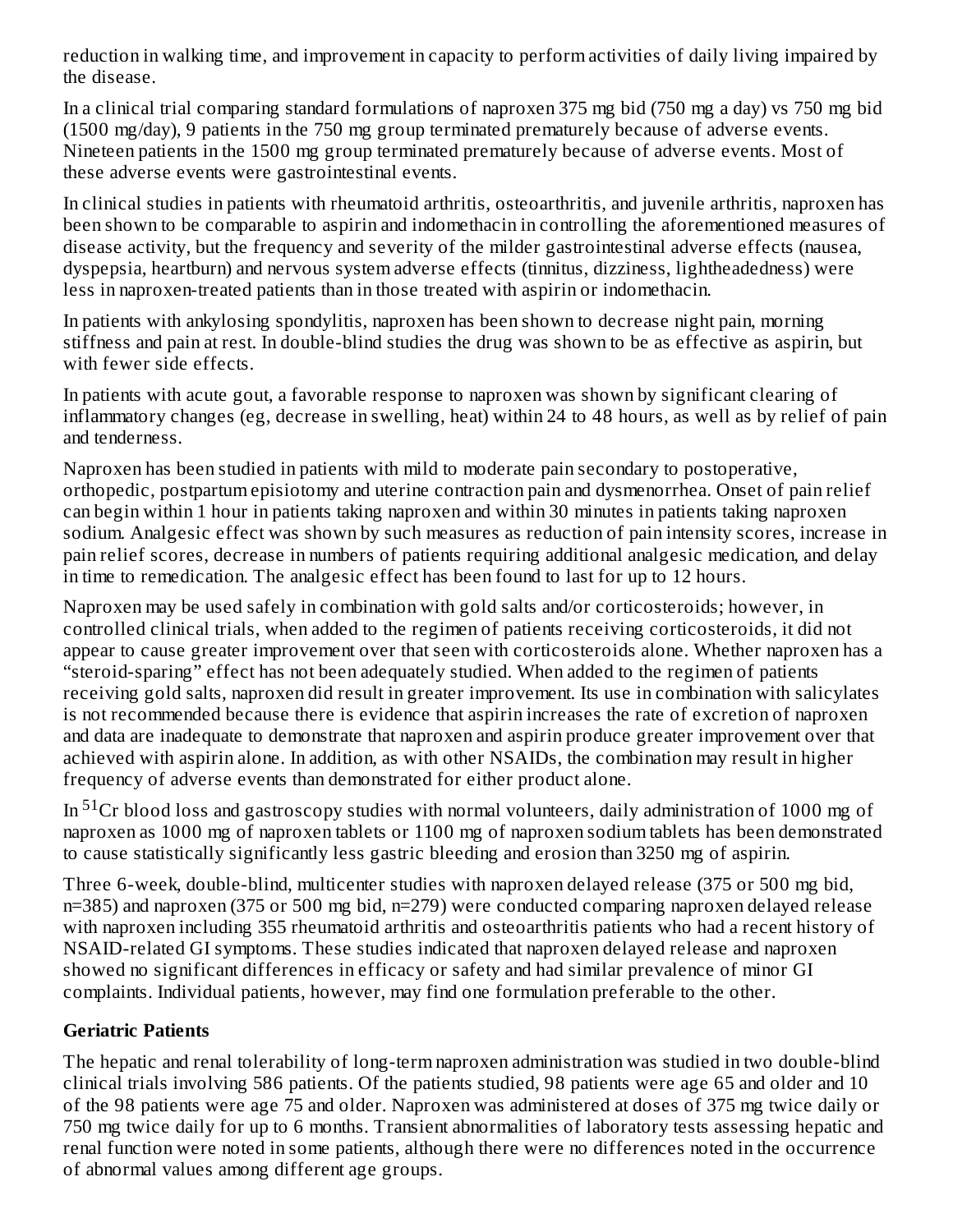#### **INDICATIONS AND USAGE**

Carefully consider the potential benefits and risks of naproxen, naproxen sodium and other treatment options before deciding to use naproxen or naproxen sodium tablets. Use the lowest effective dose for the shortest duration consistent with individual patient treatment goals (see **WARNINGS**).

Naproxen as naproxen tablets or naproxen sodium tablets are indicated:

- For the relief of the signs and symptoms of rheumatoid arthritis
- For the relief of the signs and symptoms of osteoarthritis
- For the relief of the signs and symptoms of ankylosing spondylitis
- For the relief of the signs and symptoms of juvenile arthritis

Naproxen as naproxen suspension is recommended for juvenile rheumatoid arthritis in order to obtain the maximum dosage flexibility based on the patient's weight.

Naproxen as naproxen tablets and naproxen sodium tablets are also indicated:

- For relief of the signs and symptoms of tendonitis
- For relief of the signs and symptoms of bursitis
- For relief of the signs and symptoms of acute gout
- For the management of pain
- For the management of primary dysmenorrhea

#### **CONTRAINDICATIONS**

Naproxen and naproxen sodium are contraindicated in patients with known hypersensitivity to naproxen and naproxen sodium.

Naproxen and naproxen sodium should not be given to patients who have experienced asthma, urticaria, or allergic-type reactions after taking aspirin or other NSAIDs. Severe, rarely fatal, anaphylactic-like reactions to NSAIDs have been reported in such patients (see **WARNINGS: Anaphylactoid Reactions** and **PRECAUTIONS: Preexisting Asthma**).

Naproxen and naproxen sodium are contraindicated for the treatment of peri-operative pain in the setting of coronary artery bypass graft (CABG) surgery (see **WARNINGS**).

#### **WARNINGS**

#### **Cardiovas cular Effects Cardiovas cular Thrombotic Events**

Clinical trials of several COX-2 selective and nonselective NSAIDs of up to three years duration have shown an increased risk of serious cardiovascular (CV) thrombotic events, myocardial infarction, and stroke, which can be fatal. All NSAIDS, both COX-2 selective and nonselective, may have a similar risk. Patients with known CV disease or risk factors for CV disease may be at greater risk. To minimize the potential risk for an adverse CV event in patients treated with an NSAID, the lowest effective dose should be used for the shortest duration possible. Physicians and patients should remain alert for the development of such events, even in the absence of previous CV symptoms. Patients should be informed about the signs and/or symptoms of serious CV events and the steps to take if they occur.

There is no consistent evidence that concurrent use of aspirin mitigates the increased risk of serious CV thrombotic events associated with NSAID use. The concurrent use of aspirin and an NSAID does increase the risk of serious GI events (see **WARNINGS: Gastrointestinal Effects - Risk of**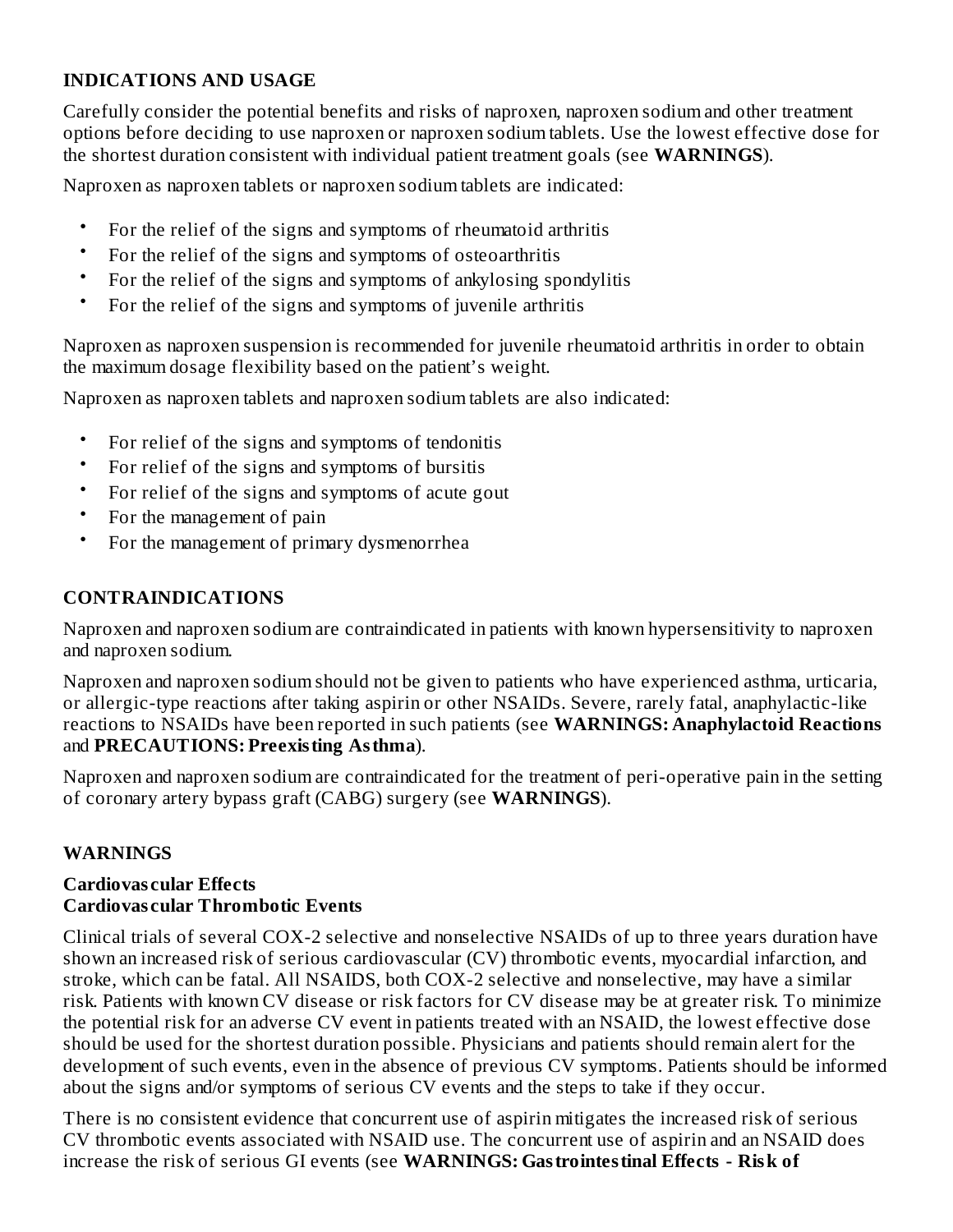#### **Ulceration, Bleeding, and Perforation**).

Two large, controlled, clinical trials of a COX-2 selective NSAID for the treatment of pain in the first 10-14 days following CABG surgery found an increased incidence of myocardial infarction and stroke (see **CONTRAINDICATIONS**).

#### **Hypertension**

NSAIDs, including naproxen and naproxen sodium, can lead to onset of new hypertension or worsening of pre-existing hypertension, either of which may contribute to the increased incidence of CV events. Patients taking thiazides or loop diuretics may have impaired response to these therapies when taking NSAIDs. NSAIDs, including naproxen and naproxen sodium, should be used with caution in patients with hypertension. Blood pressure (BP) should be monitored closely during the initiation of NSAID treatment and throughout the course of therapy.

#### **Congestive Heart Failure and Edema**

Fluid retention, edema, and peripheral edema have been observed in some patients taking NSAIDs. Naproxen and naproxen sodium should be used with caution in patients with fluid retention, hypertension, or heart failure. Since each naproxen sodium tablet contains 25 mg or 50 mg of sodium (about 1 mEq per each 250 mg of naproxen), this could be considered in patients whose overall intake of sodium must be severely restricted.

#### **Gastrointestinal Effects - Risk of Ulceration, Bleeding, and Perforation**

NSAIDs, including naproxen and naproxen sodium, can cause serious gastrointestinal (GI) adverse events including inflammation, bleeding, ulceration, and perforation of the stomach, small intestine, or large intestine, which can be fatal.

These serious adverse events can occur at any time, with or without warning symptoms, in patients treated with NSAIDs. Only one in five patients, who develop a serious upper GI adverse event on NSAID therapy, is symptomatic. Upper GI ulcers, gross bleeding, or perforation caused by NSAIDs occur in approximately 1% of patients treated for 3-6 months, and in about 2-4% of patients treated for one year. These trends continue with longer duration of use, increasing the likelihood of developing a serious GI event at some time during the course of therapy. However, even short-term therapy is not without risk. The utility of periodic laboratory monitoring has not been demonstrated, nor has it been adequately assessed. Only 1 in 5 patients who develop a serious upper GI adverse event on NSAID therapy is symptomatic.

NSAIDs should be prescribed with extreme caution in those with a prior history of ulcer disease or gastrointestinal bleeding. Patients with a prior history of peptic ulcer disease and/or gastrointestinal bleeding who use NSAIDs have a greater than 10-fold increased risk for developing a GI bleed compared to patients with neither of these risk factors. Other factors that increase the risk for GI bleeding in patients treated with NSAIDs include concomitant use of oral corticosteroids or anticoagulants, longer duration of NSAID therapy, smoking, use of alcohol, older age, and poor general health status. Most spontaneous reports of fatal GI events are in elderly or debilitated patients and therefore, special care should be taken in treating this population. To minimize the potential risk for an adverse GI event in patients treated with an NSAID, the lowest effective dose should be used for the shortest possible duration. Patients and physicians should remain alert for signs and symptoms of GI ulceration and bleeding during NSAID therapy and promptly initiate additional evaluation and treatment if a serious GI adverse event is suspected. This should include discontinuation of the NSAID until a serious GI adverse event is ruled out. For high risk patients, alternate therapies that do not involve NSAIDs should be considered.

Epidemiological studies, both of the case-control and cohort design, have demonstrated as association between use of psychotropic drugs that interfere with serotonin reuptake and the occurrence of upper gastrointestinal bleeding. In two studies, concurrent use of an NSAID or aspirin potentiated the risk of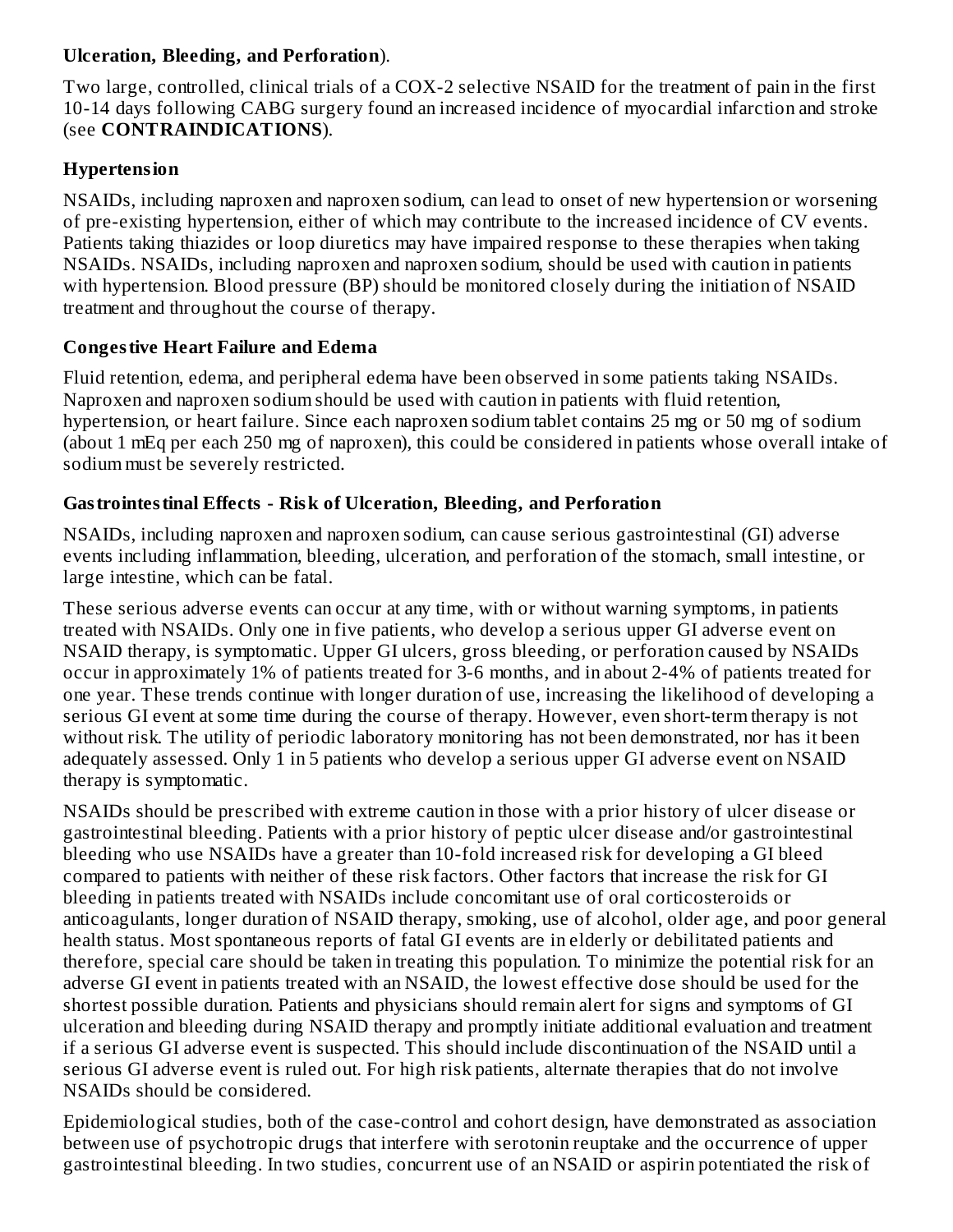bleeding (see **PRECAUTIONS - Drug Interactions**). Although these studies focused on upper gastrointestinal bleeding, there is reason to believe that bleeding at other sites may be similarly potentiated.

NSAIDs should be given with care to patients with a history of inflammatory bowel disease (ulcerative colitis, Crohn's disease) as their condition may be exacerbated.

## **Renal Effects**

Long-term administration of NSAIDs has resulted in renal papillary necrosis and other renal injury. Renal toxicity has also been seen in patients in whom renal prostaglandins have a compensatory role in the maintenance of renal perfusion. In these patients, administration of a nonsteroidal anti-inflammatory drug may cause a dose-dependent reduction in prostaglandin formation and, secondarily, in renal blood flow, which may precipitate overt renal decompensation. Patients at greatest risk of this reaction are those with impaired renal function, hypovolemia, heart failure, liver dysfunction, salt depletion, those taking diuretics and angiotensin converting enzyme (ACE) inhibitors or angiotensin receptor blockers (ARBs), and the elderly. Discontinuation of nonsteroidal anti-inflammatory drug therapy is usually followed by recovery to the pretreatment state (see **WARNINGS: Advanced Renal Dis eas e**).

### **Advanced Renal Dis eas e**

No information is available from controlled clinical studies regarding the use of naproxen or naproxen sodium in patients with advanced renal disease. Therefore, treatment with naproxen and naproxen sodium is not recommended in these patients with advanced renal disease. If naproxen or naproxen sodium therapy must be initiated, close monitoring of the patient's renal function is advisable and patients should be adequately hydrated.

### **Anaphylactoid Reactions**

As with other NSAIDs, anaphylactoid reactions may occur in patients without known prior exposure to naproxen or naproxen sodium. Naproxen and naproxen sodium should not be given to patients with the aspirin triad. This symptom complex typically occurs in asthmatic patients who experience rhinitis with or without nasal polyps, or who exhibit severe, potentially fatal bronchospasm after taking aspirin or other NSAIDs (see **CONTRAINDICATIONS** and **PRECAUTIONS: Preexisting Asthma**). Emergency help should be sought in cases where an anaphylactoid reaction occurs. Anaphylactoid reactions, like anaphylaxis, may have a fatal outcome.

#### **Skin Reactions**

NSAIDs, including naproxen and naproxen sodium, can cause serious skin adverse events such as exfoliative dermatitis, Stevens-Johnson Syndrome (SJS), and toxic epidermal necrolysis (TEN), which can be fatal. These serious events may occur without warning. Patients should be informed about the signs and symptoms of serious skin manifestations and use of the drug should be discontinued at the first appearance of skin rash or any other sign of hypersensitivity.

#### **Pregnancy**

In late pregnancy, as with other NSAIDs, naproxen and naproxen sodium should be avoided because it may cause premature closure of the ductus arteriosus.

### **PRECAUTIONS**

#### **General**

**Naproxen-containing products such as naproxen tablets, naproxen sodium tablets, ALEVE , ®and other naproxen products should not be us ed concomitantly since they all circulate in the plasma as the naproxen anion.**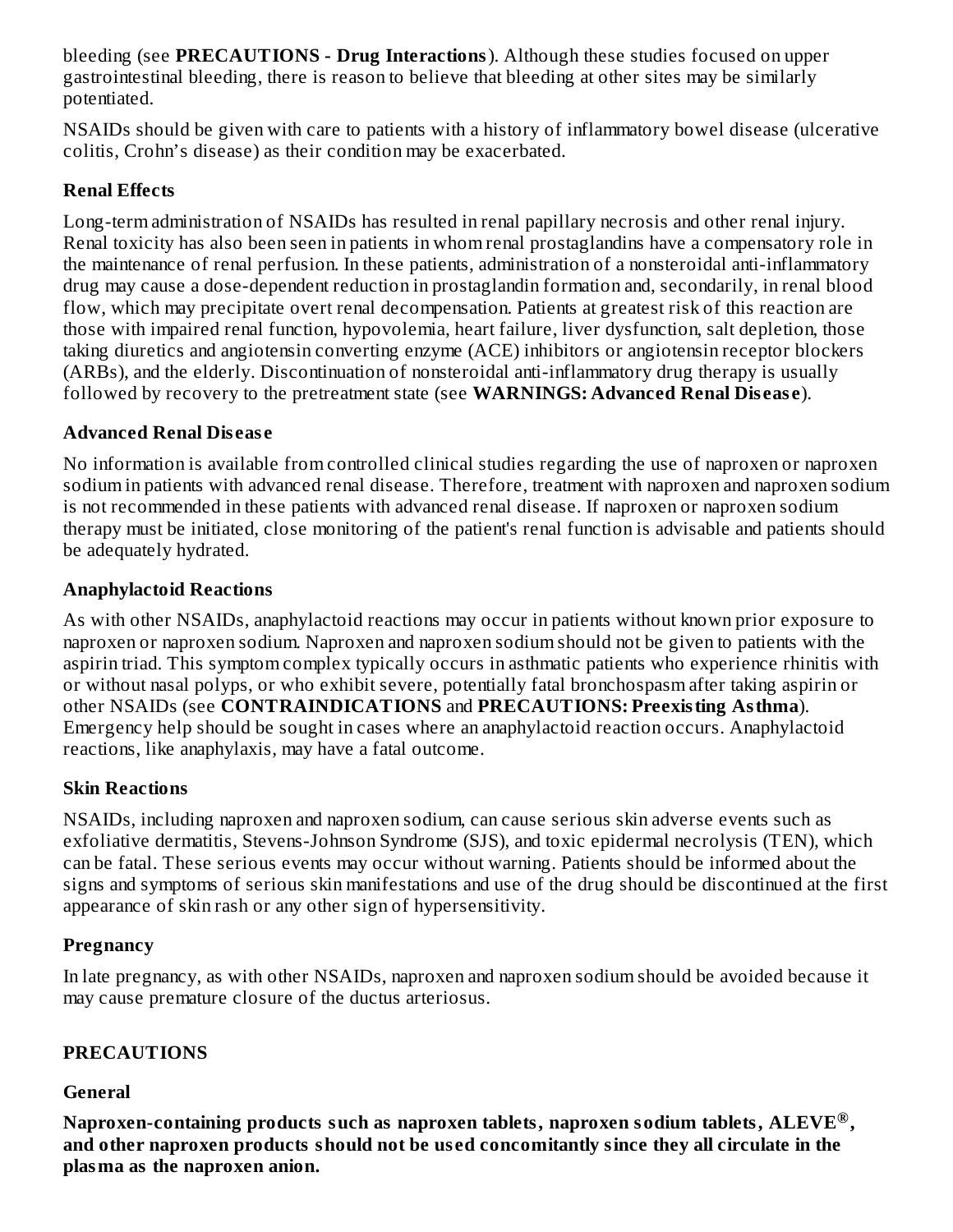Naproxen and naproxen sodium cannot be expected to substitute for corticosteroids or to treat corticosteroid insufficiency. Abrupt discontinuation of corticosteroids may lead to disease exacerbation. Patients on prolonged corticosteroid therapy should have their therapy tapered slowly if a decision is made to discontinue corticosteroids and the patient should be observed closely for any evidence of adverse effects, including adrenal insufficiency and exacerbation of symptoms of arthritis.

Patients with initial hemoglobin values of 10 g or less who are to receive long-term therapy should have hemoglobin values determined periodically.

The pharmacological activity of naproxen and naproxen sodium in reducing fever and inflammation may diminish the utility of these diagnostic signs in detecting complications of presumed noninfectious, noninflammatory painful conditions.

Because of adverse eye findings in animal studies with drugs of this class, it is recommended that ophthalmic studies be carried out if any change or disturbance in vision occurs.

## **Hepatic Effects**

Borderline elevations of one or more liver tests may occur in up to 15% of patients taking NSAIDs including naproxen and naproxen sodium. Hepatic abnormalities may be the result of hypersensitivity rather than direct toxicity. These laboratory abnormalities may progress, may remain essentially unchanged, or may be transient with continued therapy. The SGPT (ALT) test is probably the most sensitive indicator of liver dysfunction. Notable elevations of ALT or AST (approximately three or more times the upper limit of normal) have been reported in approximately 1% of patients in clinical trials with NSAIDs. In addition, rare cases of severe hepatic reactions, including jaundice and fatal fulminant hepatitis, liver necrosis and hepatic failure, some of them with fatal outcomes have been reported.

A patient with symptoms and/or signs suggesting liver dysfunction, or in whom an abnormal liver test has occurred, should be evaluated for evidence of the development of more severe hepatic reaction while on therapy with naproxen or naproxen sodium.

If clinical signs and symptoms consistent with liver disease develop, or if systemic manifestations occur (eg, eosinophilia, rash, etc.), naproxen or naproxen sodium should be discontinued.

Chronic alcoholic liver disease and probably other diseases with decreased or abnormal plasma proteins (albumin) reduce the total plasma concentration of naproxen, but the plasma concentration of unbound naproxen is increased. Caution is advised when high doses are required and some adjustment of dosage may be required in these patients. It is prudent to use the lowest effective dose.

### **Hematological Effects**

Anemia is sometimes seen in patients receiving NSAIDs, including naproxen and naproxen sodium. This may be due to fluid retention, occult or gross GI blood loss, or an incompletely described effect upon erythropoiesis. Patients on long-term treatment with NSAIDs, including naproxen and naproxen sodium, should have their hemoglobin or hematocrit checked if they exhibit any signs or symptoms of anemia.

NSAIDs inhibit platelet aggregation and have been shown to prolong bleeding time in some patients. Unlike aspirin, their effect on platelet function is quantitatively less, of shorter duration, and reversible. Patients receiving either naproxen or naproxen sodium who may be adversely affected by alterations in platelet function, such as those with coagulation disorders or patients receiving anticoagulants, should be carefully monitored.

## **Preexisting Asthma**

Patients with asthma may have aspirin-sensitive asthma. The use of aspirin in patients with aspirinsensitive asthma has been associated with severe bronchospasm, which can be fatal. Since cross reactivity, including bronchospasm, between aspirin and other nonsteroidal anti-inflammatory drugs has been reported in such aspirin-sensitive patients, naproxen and naproxen sodium should not be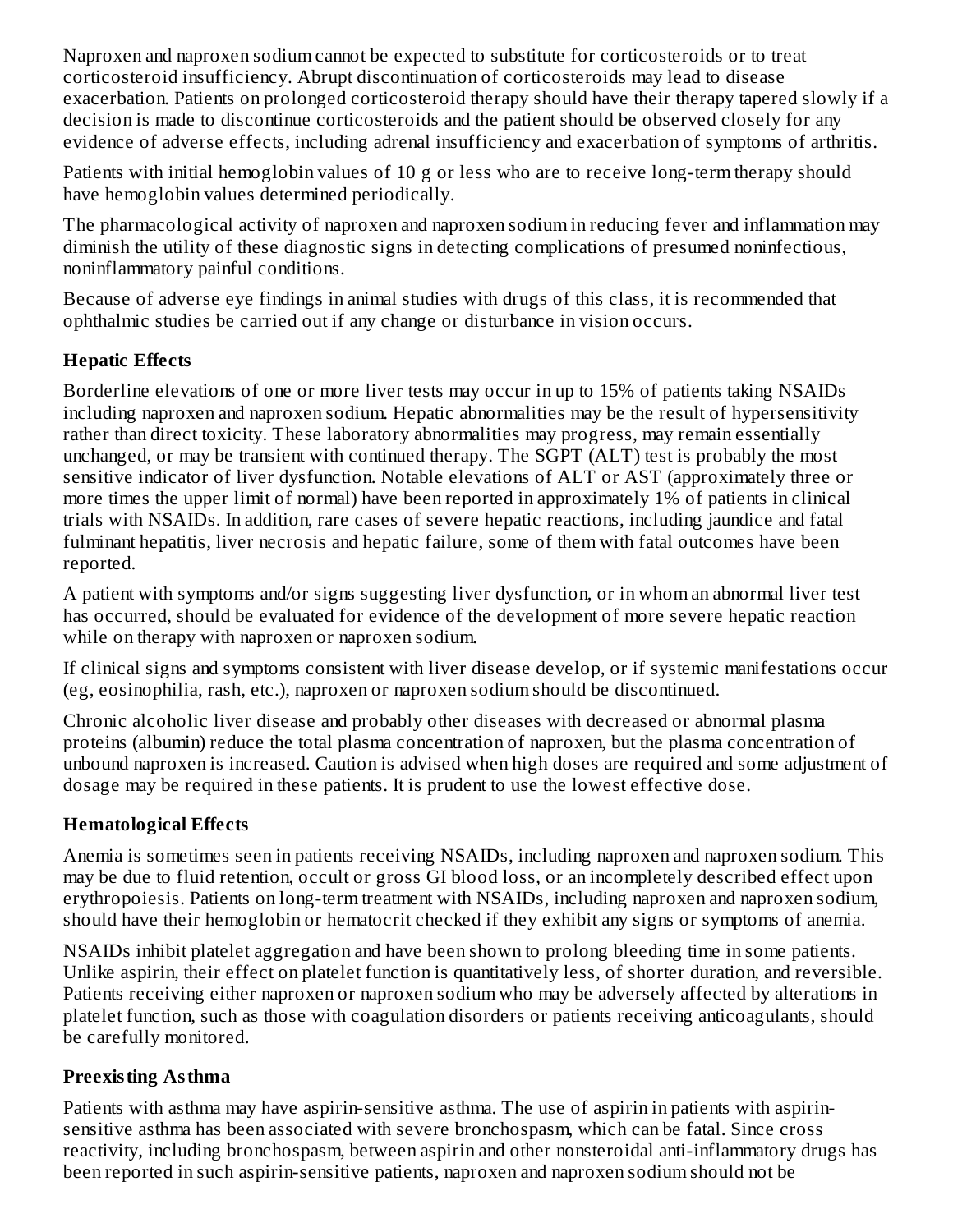administered to patients with this form of aspirin sensitivity and should be used with caution in patients with preexisting asthma.

#### **Information for Patients**

**Patients should be informed of the following information before initiating therapy with an NSAID and periodically during the cours e of ongoing therapy. Patients should also be encouraged to read the NSAID Medication Guide that accompanies each pres cription dispens ed.**

- 1. Naproxen and naproxen sodium, like other NSAIDs, may cause serious CV side effects, such as MI or stroke, which may result in hospitalization and even death. Although serious CV events can occur without warning symptoms, patients should be alert for the signs and symptoms of chest pain, shortness of breath, weakness, slurring of speech, and should ask for medical advice when observing any indicative sign or symptoms. Patients should be apprised of the importance of this follow-up (see **WARNINGS: Cardiovas cular Effects**).
- 2. Naproxen and naproxen sodium, like other NSAIDs, can cause GI discomfort and, rarely, serious GI side effects, such as ulcers and bleeding, which may result in hospitalization and even death. Although serious GI tract ulcerations and bleeding can occur without warning symptoms, patients should be alert for the signs and symptoms of ulcerations and bleeding, and should ask for medical advice when observing any indicative sign or symptoms including epigastric pain, dyspepsia, melena, and hematemesis. Patients should be apprised of the importance of this follow-up (see **WARNINGS: Gastrointestinal Effects - Risk of Ulceration, Bleeding, and Perforation**)
- 3. Naproxen and naproxen sodium, like other NSAIDs, can cause serious skin side effects such as exfoliative dermatitis, SJS, and TEN, which may result in hospitalizations and even death. Although serious skin reactions may occur without warning, patients should be alert for the signs and symptoms of skin rash and blisters, fever, or other signs of hypersensitivity such as itching, and should ask for medical advice when observing any indicative signs or symptoms. Patients should be advised to stop the drug immediately if they develop any type of rash and contact their physicians as soon as possible.
- 4. Patients should promptly report signs or symptoms of unexplained weight gain or edema to their physicians.
- 5. Patients should be informed of the warning signs and symptoms of hepatotoxicity (eg, nausea, fatigue, lethargy, pruritus, jaundice, right upper quadrant tenderness, and "flu-like" symptoms). If these occur, patients should be instructed to stop therapy and seek immediate medical therapy.
- 6. Patients should be informed of the signs of an anaphylactoid reaction (eg, difficulty breathing, swelling of the face or throat). If these occur, patients should be instructed to seek immediate emergency help (see **WARNINGS**).
- 7. In late pregnancy, as with other NSAIDs, naproxen and naproxen sodium should be avoided because it may cause premature closure of the ductus arteriosus.
- 8. Caution should be exercised by patients whose activities require alertness if they experience drowsiness, dizziness, vertigo or depression during therapy with naproxen.

#### **Laboratory Tests**

Because serious GI tract ulcerations and bleeding can occur without warning symptoms, physicians should monitor for signs or symptoms of GI bleeding. Patients on long-term treatment with NSAIDs should have their CBC and a chemistry profile checked periodically. If clinical signs and symptoms consistent with liver or renal disease develop, systemic manifestations occur (eg, eosinophilia, rash, etc.) or if abnormal liver tests persist or worsen, naproxen and naproxen sodium should be discontinued.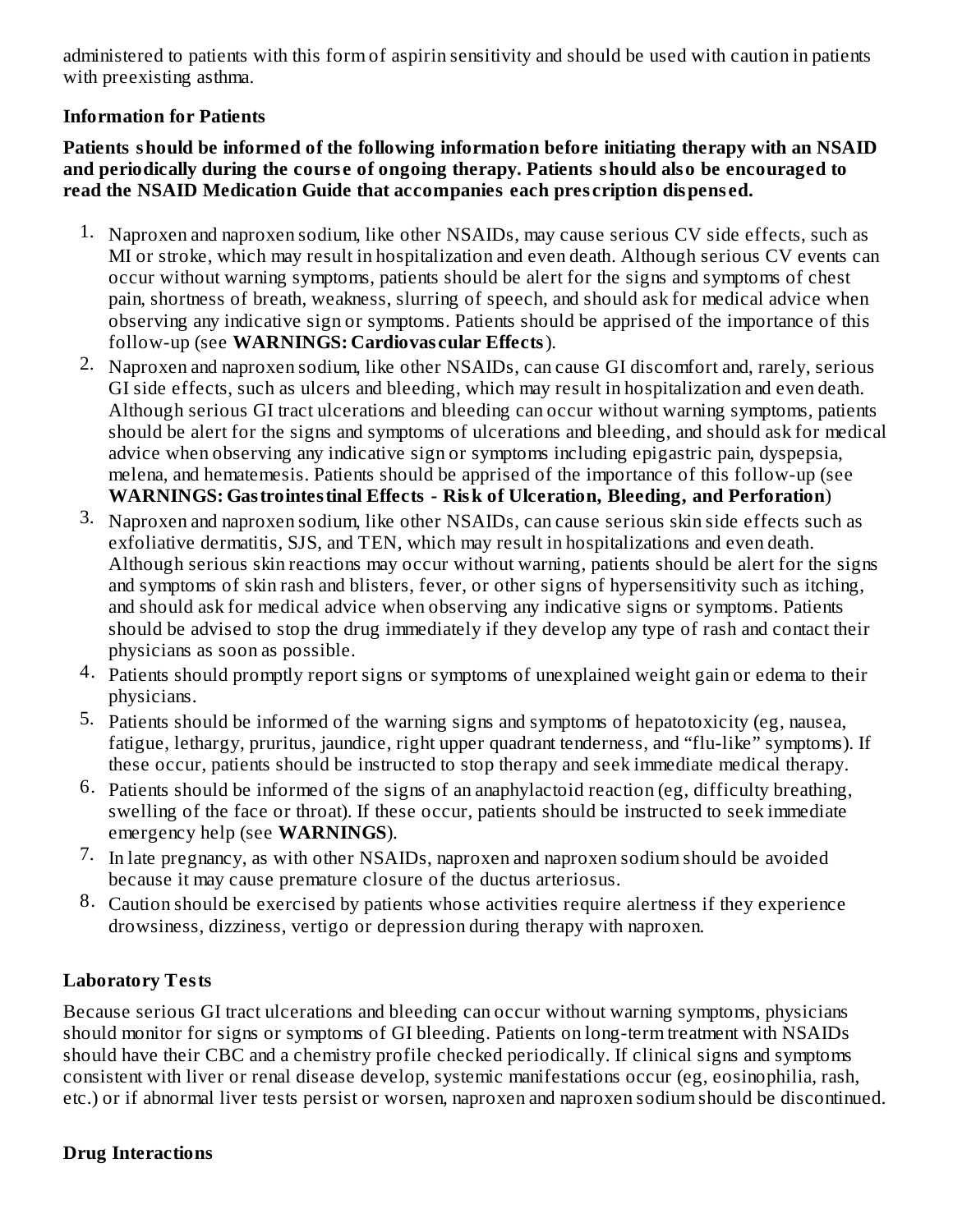#### *Angiotensin Converting Enzyme (ACE)-inhibitors/Angiotensin Receptor Blockers (ARBs)*

NSAIDs may diminish the antihypertensive effect of ACE-inhibitors, ARBs, or beta-blockers (including propanolol).

Monitor patients taking NSAIDs concomitantly with ACE-inhibitors, ARBs, or beta blockers for changes in blood pressure.

In addition, in patients who are elderly, volume-depleted (including those on diuretic therapy), or have compromised renal function, co-administration of NSAIDs with ACE inhibitors or ARBs may result in deterioration of renal function, including possible acute renal failure. Monitor these patients closely for signs of worsening renal function

#### *Antacids and Sucralfate*

Concomitant administration of some antacids (magnesium oxide or aluminum hydroxide) and sucralfate can delay the absorption of naproxen.

### *Aspirin*

When naproxen as naproxen tablets or naproxen sodium tablets is administered with aspirin, its protein binding is reduced, although the clearance of free naproxen or naproxen sodium is not altered. The clinical significance of this interaction is not known; however, as with other NSAIDs, concomitant administration of naproxen and naproxen sodium and aspirin is not generally recommended because of the potential of increased adverse effects.

#### *Cholestyramine*

As with other NSAIDs, concomitant administration of cholestyramine can delay the absorption of naproxen.

### *Diuretics*

Clinical studies, as well as postmarketing observations, have shown that naproxen and naproxen sodium can reduce the natriuretic effect of furosemide and thiazides in some patients. This response has been attributed to inhibition of renal prostaglandin synthesis. During concomitant therapy with NSAIDs, the patient should be observed closely for signs of renal failure (see **WARNINGS: Renal Effects**), as well as to assure diuretic efficacy.

### *Lithium*

NSAIDs have produced an elevation of plasma lithium levels and a reduction in renal lithium clearance. The mean minimum lithium concentration increased 15% and the renal clearance was decreased by approximately 20%. These effects have been attributed to inhibition of renal prostaglandin synthesis by the NSAID. Thus, when NSAIDs and lithium are administered concurrently, subjects should be observed carefully for signs of lithium toxicity.

#### *Methotrexate*

NSAIDs have been reported to competitively inhibit methotrexate accumulation in rabbit kidney slices. Naproxen, naproxen sodium and other nonsteroidal anti-inflammatory drugs have been reported to reduce the tubular secretion of methotrexate in an animal model. This may indicate that they could enhance the toxicity of methotrexate. Caution should be used when NSAIDs are administered concomitantly with methotrexate.

### *Warfarin*

The effects of warfarin and NSAIDs on GI bleeding are synergistic, such that users of both drugs together have a risk of serious GI bleeding higher than users of either drug alone. No significant interactions have been observed in clinical studies with naproxen and coumarin-type anticoagulants. However, caution is advised since interactions have been seen with other nonsteroidal agents of this class. The free fraction of warfarin may increase substantially in some subjects and naproxen interferes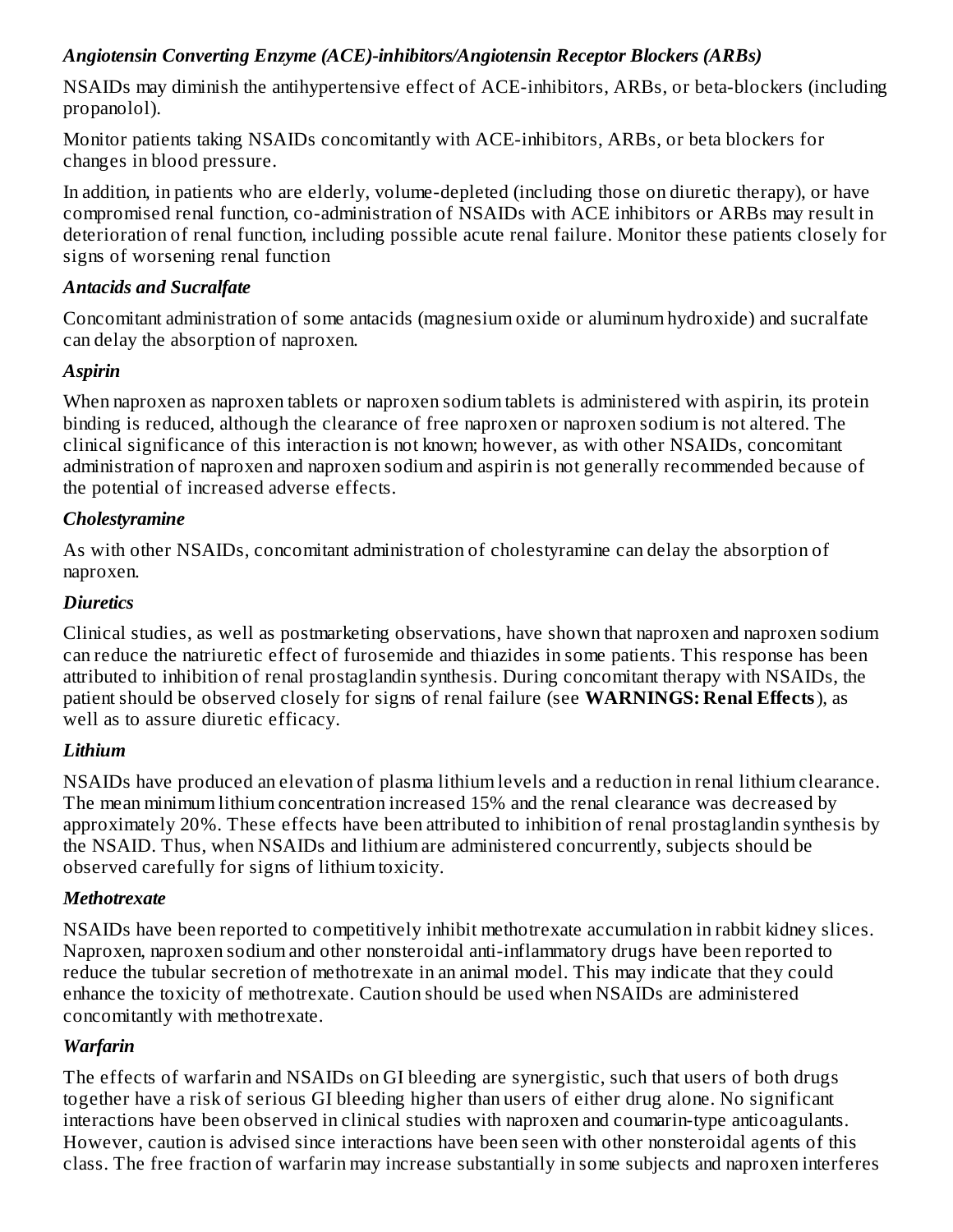with platelet function.

#### *Selective Serotonin Reuptake Inhibitors (SSRIs)*

There is an increased risk of gastrointestinal bleeding when selective serotonin reuptake inhibitors (SSRIs) are combined with NSAIDs. Caution should be used when NSAIDs are administered concomitantly with SSRIs.

#### **Other Information Concerning Drug Interactions**

Naproxen is highly bound to plasma albumin; it thus has a theoretical potential for interaction with other albumin-bound drugs such as coumarin-type anticoagulants, sulphonylureas, hydantoins, other NSAIDs, and aspirin. Patients simultaneously receiving naproxen and a hydantoin, sulphonamide or sulphonylurea should be observed for adjustment of dose if required.

Probenecid given concurrently increases naproxen anion plasma levels and extends its plasma half-life significantly.

#### **Drug/Laboratory Test Interaction**

Naproxen may decrease platelet aggregation and prolong bleeding time. This effect should be kept in mind when bleeding times are determined.

The administration of naproxen may result in increased urinary values for 17-ketogenic steroids because of an interaction between the drug and/or its metabolites with m-di-nitrobenzene used in this assay. Although 17-hydroxycorticosteroid measurements (Porter-Silber test) do not appear to be artifactually altered, it is suggested that therapy with naproxen be temporarily discontinued 72 hours before adrenal function tests are performed if the Porter-Silber test is to be used.

Naproxen may interfere with some urinary assays of 5-hydroxy indoleacetic acid (5HIAA).

### **Carcinogenesis**

A 2-year study was performed in rats to evaluate the carcinogenic potential of naproxen at rat doses of 8, 16, and 24 mg/kg/day (50, 100, and 150 mg/m<sup>2</sup>). The maximum dose used was 0.28 times the systemic exposure to humans at the recommended dose. No evidence of tumorigenicity was found.

### **Pregnancy**

### **Teratogenic Effects**

### *Pregnancy Category C*

Reproduction studies have been performed in rats at 20 mg/kg/day (125 mg/m<sup>2</sup>/day, 0.23 times the human systemic exposure), rabbits at 20 mg/kg/day (220 mg/m<sup>2</sup>/day, 0.27 times the human systemic exposure), and mice at 170 mg/kg/day (510 mg/m<sup>2</sup>/day, 0.28 times the human systemic exposure) with no evidence of impaired fertility or harm to the fetus due to the drug. However, animal reproduction studies are not always predictive of human response. There are no adequate and well-controlled studies in pregnant women. Naproxen and naproxen sodium should be used in pregnancy only if the potential benefit justifies the potential risk to the fetus.

#### **Nonteratogenic Effects**

There is some evidence to suggest that when inhibitors of prostaglandin synthesis are used to delay preterm labor there is an increased risk of neonatal complications such as necrotizing enterocolitis, patent ductus arteriosus and intracranial hemorrhage. Naproxen treatment given in late pregnancy to delay parturition has been associated with persistent pulmonary hypertension, renal dysfunction and abnormal prostaglandin E levels in preterm infants. Because of the known effects of nonsteroidal anti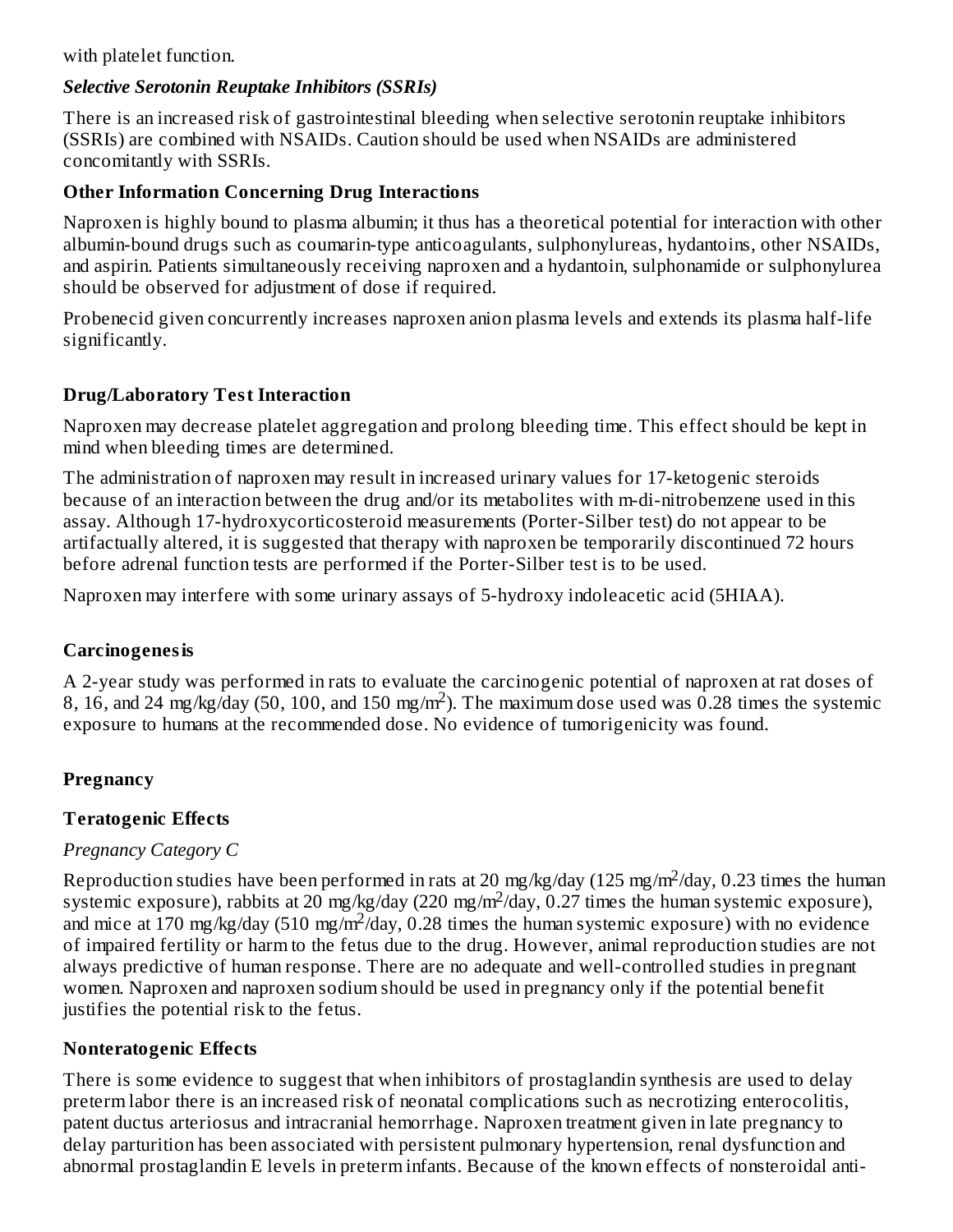inflammatory drugs on the fetal cardiovascular system (closure of ductus arteriosus), use during pregnancy (particularly late pregnancy) should be avoided.

## **Labor and Delivery**

In rat studies with NSAIDs, as with other drugs known to inhibit prostaglandin synthesis, an increased incidence of dystocia, delayed parturition, and decreased pup survival occurred. Naproxen-containing products are not recommended in labor and delivery because, through its prostaglandin synthesis inhibitory effect, naproxen may adversely affect fetal circulation and inhibit uterine contractions, thus increasing the risk of uterine hemorrhage. The effects of naproxen and naproxen sodium on labor and delivery in pregnant women are unknown.

## **Nursing Mothers**

The naproxen anion has been found in the milk of lactating women at a concentration equivalent to approximately 1% of maximum naproxen concentration in plasma. Because of the possible adverse effects of prostaglandin-inhibiting drugs on neonates, use in nursing mothers should be avoided.

## **Pediatric Us e**

Safety and effectiveness in pediatric patients below the age of 2 years have not been established. Pediatric dosing recommendations for juvenile arthritis are based on well-controlled studies (see **DOSAGE AND ADMINISTRATION**). There are no adequate effectiveness or dose-response data for other pediatric conditions, but the experience in juvenile arthritis and other use experience have established that single doses of 2.5 to 5 mg/kg (as naproxen suspension, see **DOSAGE AND ADMINISTRATION**), with total daily dose not exceeding 15 mg/kg/day, are well tolerated in pediatric patients over 2 years of age.

## **Geriatric Us e**

Studies indicate that although total plasma concentration of naproxen is unchanged, the unbound plasma fraction of naproxen is increased in the elderly. Caution is advised when high doses are required and some adjustment of dosage may be required in elderly patients. As with other drugs used in the elderly, it is prudent to use the lowest effective dose.

Experience indicates that geriatric patients may be particularly sensitive to certain adverse effects of nonsteroidal anti-inflammatory drugs. Elderly or debilitated patients seem to tolerate peptic ulceration or bleeding less well when these events do occur. Most spontaneous reports of fatal GI events are in the geriatric population (see **WARNINGS**).

Naproxen is known to be substantially excreted by the kidney, and the risk of toxic reactions to this drug may be greater in patients with impaired renal function. Because elderly patients are more likely to have decreased renal function, care should be taken in dose selection, and it may be useful to monitor renal function. Geriatric patients may be at a greater risk for the development of a form of renal toxicity precipitated by reduced prostaglandin formation during administration of nonsteroidal anti-inflammatory drugs (see **WARNINGS: Renal Effects**).

## **ADVERSE REACTIONS**

Adverse reactions reported in controlled clinical trials in 960 patients treated for rheumatoid arthritis or osteoarthritis are listed below. In general, reactions in patients treated chronically were reported 2 to 10 times more frequently than they were in short-term studies in the 962 patients treated for mild to moderate pain or for dysmenorrhea. The most frequent complaints reported related to the gastrointestinal tract.

A clinical study found gastrointestinal reactions to be more frequent and more severe in rheumatoid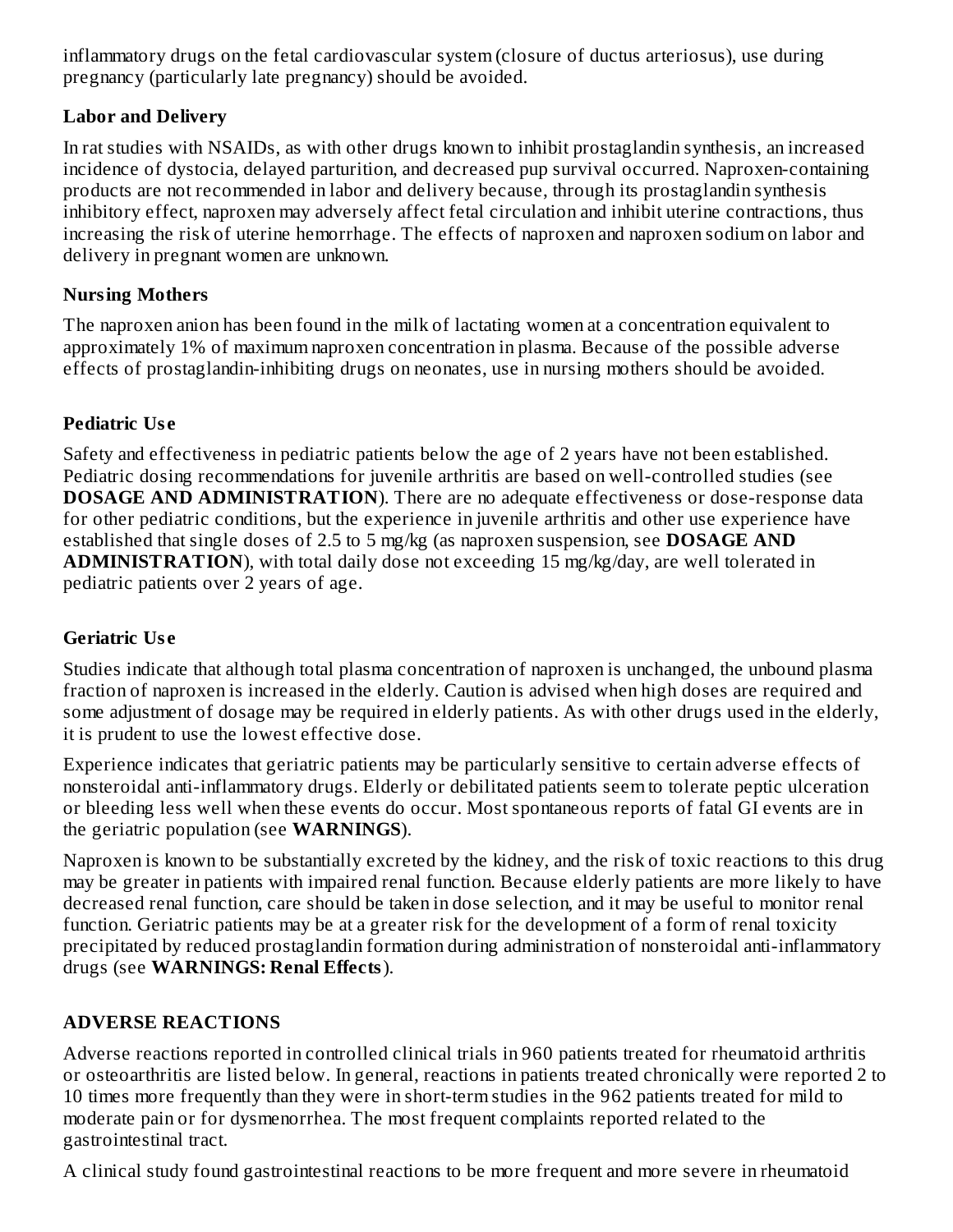arthritis patients taking daily doses of 1500 mg naproxen compared to those taking 750 mg naproxen (see **CLINICAL PHARMACOLOGY**).

In controlled clinical trials with about 80 pediatric patients and in well-monitored, open-label studies with about 400 pediatric patients with juvenile arthritis treated with naproxen, the incidence of rash and prolonged bleeding times were increased, the incidence of gastrointestinal and central nervous system reactions were about the same, and the incidence of other reactions were lower in pediatric patients than in adults.

In patients taking naproxen in clinical trials, the most frequently reported adverse experiences in approximately 1% to 10% of patients are:

**Gastrointestinal (GI) Experiences, including:** heartburn\*, abdominal pain\*, nausea\*, constipation\*, diarrhea, dyspepsia, stomatitis

**Central Nervous System:** headache\*, dizziness\*, drowsiness\*, lightheadedness, vertigo

**Dermatologic:** pruritus (itching)\*, skin eruptions\*, ecchymoses\*, sweating, purpura

**Special Sens es:** tinnitus\*, visual disturbances, hearing disturbances

**Cardiovas cular:** edema\*, palpitations

**General:** dyspnea\*, thirst

\*Incidence of reported reaction between 3% and 9%. Those reactions occurring in less than 3% of the patients are unmarked.

In patients taking NSAIDs, the following adverse experiences have also been reported in approximately 1% to 10% of patients.

**Gastrointestinal (GI) Experiences, including:** flatulence, gross bleeding/perforation, GI ulcers (gastric/duodenal), vomiting

**General:** abnormal renal function, anemia, elevated liver enzymes, increased bleeding time, rashes

The following are additional adverse experiences reported in <1% of patients taking naproxen during clinical trials and through postmarketing reports. Those adverse reactions observed through postmarketing reports are italicized.

**Body as a Whole:** *anaphylactoid reactions, angioneurotic edema, menstrual disorders, pyrexia (chills and fever)*

**Cardiovas cular:** *congestive heart failure, vasculitis, hypertension, pulmonary edema*

**Gastrointestinal:** *inflammation, bleeding (sometimes fatal, particularly in the elderly), ulceration, perforation and obstruction of the upper or lower gastrointestinal tract. Esophagitis, stomatitis, hematemesis,* pancreatitis, vomiting, *colitis, exacerbation of inflammatory bowel disease (ulcerative colitis, Crohn's disease)*

**Hepatobiliary:** jaundice, *abnormal liver function tests, hepatitis (some cases have been fatal)*

**Hemic and Lymphatic:** *eosinophilia, leucopenia,* melena, thrombocytopenia, agranulocytosis, *granulocytopenia, hemolytic anemia, aplastic anemia*

**Metabolic and Nutritional:** *hyperglycemia, hypoglycemia*

**Nervous System:** inability to concentrate, *depression, dream abnormalities, insomnia, malaise, myalgia, muscle weakness, aseptic meningitis, cognitive dysfunction, convulsions*

**Respiratory:** *eosinophilic pneumonitis, asthma*

**Dermatologic:** *alopecia, urticaria,* skin rashes, *toxic epidermal necrolysis, erythema multiforme, erythema nodosum, fixed drug eruption, lichen planus, pustular reaction, systemic lupus erythematoses, bullous reactions, including Stevens-Johnson syndrome, photosensitive dermatitis, photosensitivity reactions,*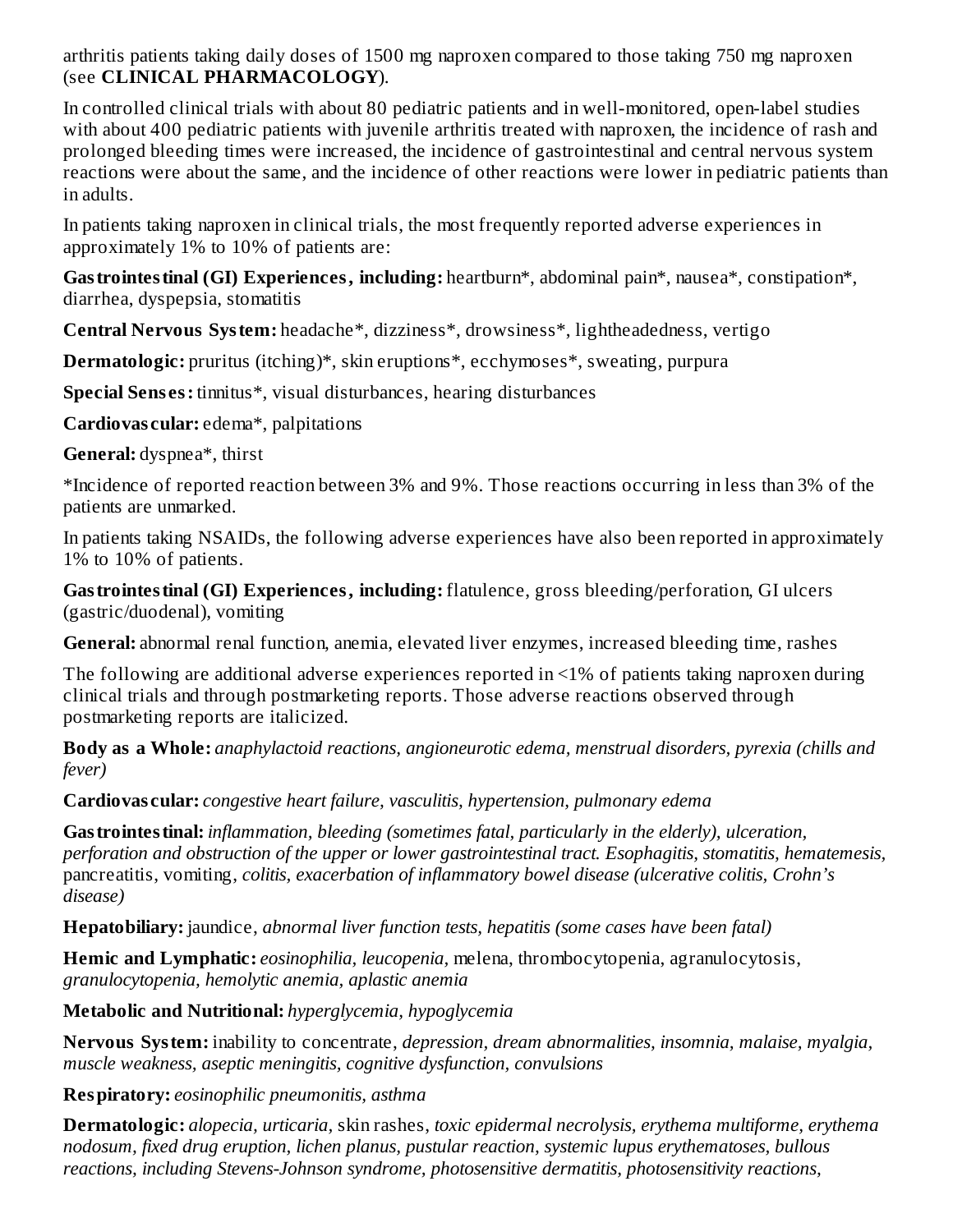*including rare cases resembling porphyria cutanea tarda (pseudoporphyria) or epidermolysis bullosa. If skin fragility, blistering or other symptoms suggestive of pseudoporphyria occur, treatment should be discontinued and the patient monitored.*

**Special Sens es:** *hearing impairment, corneal opacity, papillitis, retrobulbar optic neuritis, papilledema*

**Urogenital:** *glomerular nephritis, hematuria, hyperkalemia, interstitial nephritis, nephrotic syndrome, renal disease, renal failure, renal papillary necrosis, raised serum creatinine*

## **Reproduction (female)***: infertility*

In patients taking NSAIDs, the following adverse experiences have also been reported in <1% of patients.

**Body as a Whole:** fever, infection, sepsis, anaphylactic reactions, appetite changes, death

**Cardiovas cular:** hypertension, tachycardia, syncope, arrhythmia, hypotension, myocardial infarction

Gastrointestinal: dry mouth, esophagitis, gastric/peptic ulcers, gastritis, glossitis, eructation

**Hepatobiliary:** hepatitis, liver failure

**Hemic and Lymphatic:** rectal bleeding, lymphadenopathy, pancytopenia

**Metabolic and Nutritional:** weight changes

**Nervous System:** anxiety, asthenia, confusion, nervousness, paresthesia, somnolence, tremors, convulsions, coma, hallucinations

**Respiratory:** asthma, respiratory depression, pneumonia

**Dermatologic:** exfoliative dermatitis

**Special Sens es:** blurred vision, conjunctivitis

**Urogenital:** cystitis, dysuria, oliguria/polyuria, proteinuria

## **OVERDOSAGE**

### **Symptoms and Signs**

Significant naproxen overdosage may be characterized by lethargy, dizziness, drowsiness, epigastric pain, abdominal discomfort, heartburn, indigestion, nausea, transient alterations in liver function, hypoprothrombinemia, renal dysfunction, metabolic acidosis, apnea, disorientation or vomiting. Gastrointestinal bleeding can occur. Hypertension, acute renal failure, respiratory depression, and coma may occur, but are rare. Anaphylactoid reactions have been reported with therapeutic ingestion of NSAIDs, and may occur following an overdose. Because naproxen sodium may be rapidly absorbed, high and early blood levels should be anticipated. A few patients have experienced convulsions, but it is not clear whether or not these were drug-related. It is not known what dose of the drug would be life threatening. The oral  $LD_{50}$  of the drug is 543 mg/kg in rats, 1234 mg/kg in mice, 4110 mg/kg in hamsters, and greater than 1000 mg/kg in dogs.

### **Treatment**

Patients should be managed by symptomatic and supportive care following a NSAID overdose. There are no specific antidotes. Hemodialysis does not decrease the plasma concentration of naproxen because of the high degree of its protein binding. Emesis and/or activated charcoal (60 to 100 g in adults, 1 to 2 g/kg in children) and/or osmotic cathartic may be indicated in patients seen within 4 hours of ingestion with symptoms or following a large overdose. Forced diuresis, alkalinization of urine or hemoperfusion may not be useful due to high protein binding.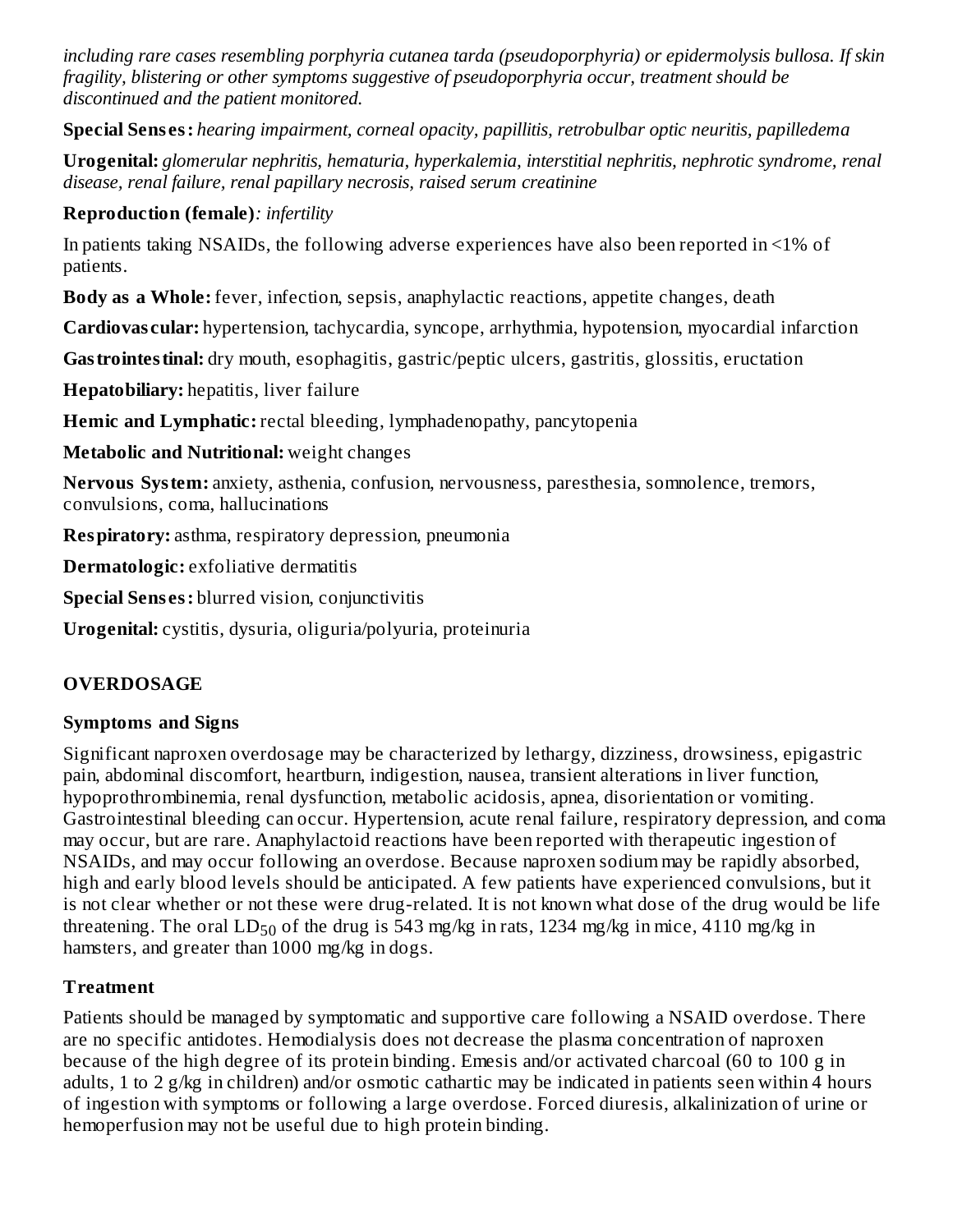#### **DOSAGE AND ADMINISTRATION**

Carefully consider the potential benefits and risks of naproxen, naproxen sodium and other treatment options before deciding to use naproxen tablets and naproxen sodium tablets. Use the lowest effective dose for the shortest duration consistent with individual patient treatment goals (see **WARNINGS**).

After observing the response to initial therapy with naproxen or naproxen sodium, the dose and frequency should be adjusted to suit an individual patient's needs.

#### **Different dos e strengths and formulations (ie, tablets, suspension) of the drug are not necessarily bioequivalent. This difference should be taken into consideration when changing formulation.**

Although naproxen and naproxen sodium circulate in the plasma as naproxen, they have pharmacokinetic differences that may affect onset of action. Onset of pain relief can begin within 30 minutes in patients taking naproxen sodium and within 1 hour in patients taking naproxen.

The recommended strategy for initiating therapy is to choose a formulation and a starting dose likely to be effective for the patient and then adjust the dosage based on observation of benefit and/or adverse events. A lower dose should be considered in patients with renal or hepatic impairment or in elderly patients (see **WARNINGS** and **PRECAUTIONS**).

#### **Geriatric Patients**

Studies indicate that although total plasma concentration of naproxen is unchanged, the unbound plasma fraction of naproxen is increased in the elderly. Caution is advised when high doses are required and some adjustment of dosage may be required in elderly patients. As with other drugs used in the elderly, it is prudent to use the lowest effective dose.

#### **Patients With Moderate to Severe Renal Impairment**

Naproxen-containing products are not recommended for use in patients with moderate to severe and severe renal impairment (creatinine clearance <30 mL/min) (see **WARNINGS: Renal Effects**).

|          | $250$ mg                                              | twice daily |
|----------|-------------------------------------------------------|-------------|
| Naproxen | or $375 \text{ mg}$                                   | twice daily |
|          | or $500 \text{ mg}$                                   | twice daily |
| Naproxen | $ 275 \text{ mg}$ (naproxen 250 mg with 25 mg sodium) | twice daily |
| sodium   | 550 mg (naproxen 500 mg with 50 mg sodium)            | twice daily |

#### **Rheumatoid Arthritis, Osteoarthritis and Ankylosing Spondylitis**

During long-term administration, the dose of naproxen may be adjusted up or down depending on the clinical response of the patient. A lower daily dose may suffice for long-term administration. The morning and evening doses do not have to be equal in size and the administration of the drug more frequently than twice daily is not necessary.

In patients who tolerate lower doses well, the dose may be increased to naproxen 1500 mg/day for limited periods of up to 6 months when a higher level of anti-inflammatory/analgesic activity is required. When treating such patients with naproxen 1500 mg/day, the physician should observe sufficient increased clinical benefits to offset the potential increased risk. The morning and evening doses do not have to be equal in size and administration of the drug more frequently than twice daily does not generally make a difference in response (see **CLINICAL PHARMACOLOGY**).

### **Juvenile Arthritis**

The recommended total daily dose of naproxen is approximately 10 mg/kg given in 2 divided doses (ie, 5 mg/kg given twice a day).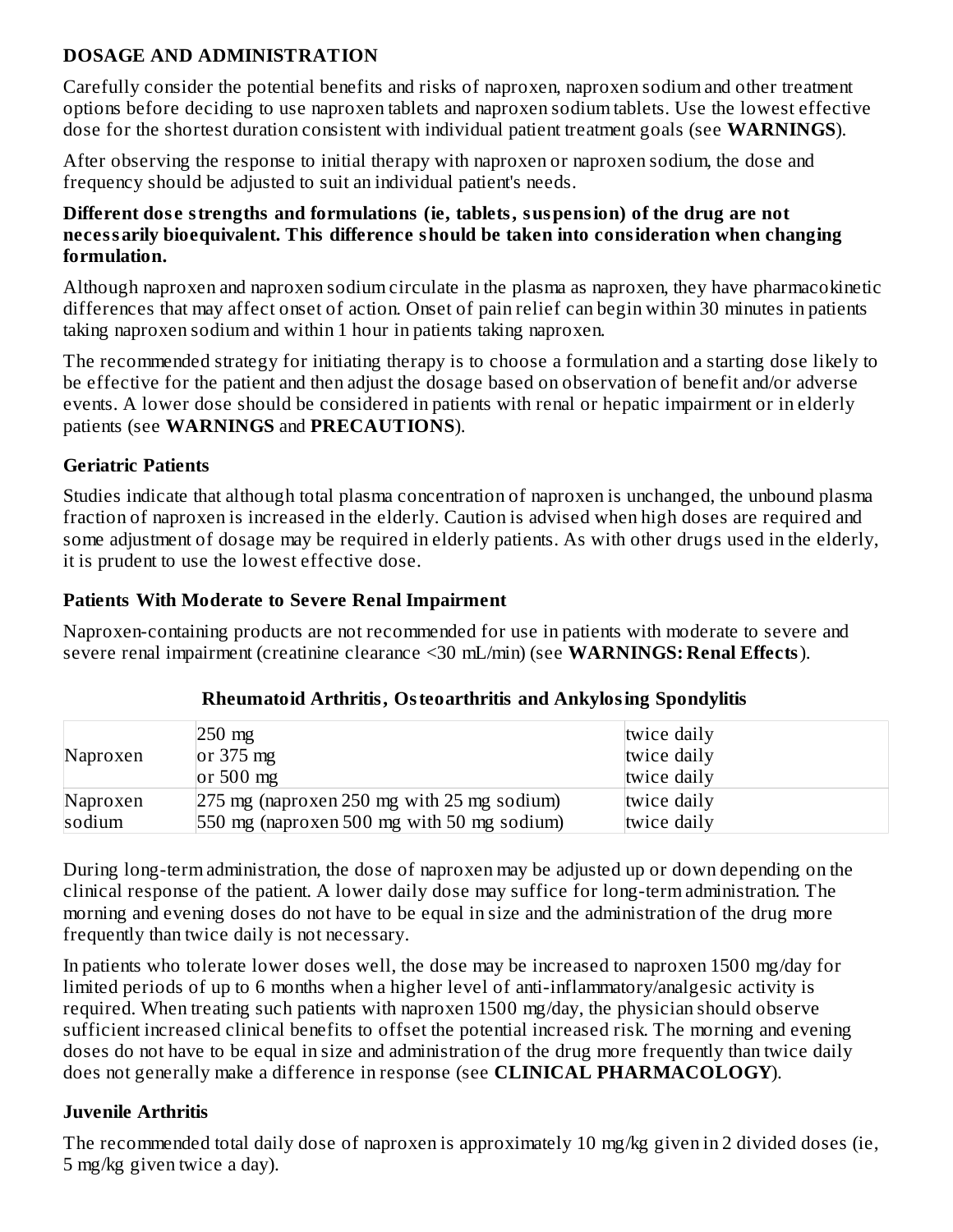#### **Management of Pain, Primary Dysmenorrhea, and Acute Tendonitis and Bursitis**

The recommended starting dose is 550 mg of naproxen sodium as naproxen sodium tablet followed by 550 mg every 12 hours or 275 mg every 6 to 8 hours as required. The initial total daily dose should not exceed 1375 mg of naproxen sodium. Thereafter, the total daily dose should not exceed 1100 mg of naproxen sodium. Because the sodium salt of naproxen is more rapidly absorbed, naproxen sodium tablets are recommended for the management of acute painful conditions when prompt onset of pain relief is desired. Naproxen may also be used for initial treatment of acute pain because absorption of naproxen is delayed compared to other naproxen-containing products (see **CLINICAL**

#### **PHARMACOLOGY, INDICATIONS AND USAGE**).

#### **Acute Gout**

The recommended starting dose is 750 mg of naproxen followed by 250 mg every 8 hours until the attack has subsided. Naproxen sodium may also be used at a starting dose of 825 mg followed by 275 mg every 8 hours.

#### **HOW SUPPLIED**

#### **Naproxen Tablets USP:**

**250 mg**: circular, light orange colored, flat, uncoated tablets, engraved with 'G' and '32' on either side of break line on one side and '250' on the other side. Packaged in light-resistant bottles of 100 and 500.

100's (bottle): NDC 68462-188-01

500's (bottle): NDC 68462-188-05

**375 mg:** oval, light orange colored, biconvex, uncoated tablets, engraved with 'G 32' on one side and '375' on the other side. Packaged in light-resistant bottles of 60, 100 and 500.

60's (bottle): NDC 68462-189-60

100's (bottle): NDC 68462-189-01

500's (bottle): NDC 68462-189-05

**500 mg:** capsule shaped, light orange colored, uncoated tablets, debossed with 'G' and '32' on either side of break line on one side and '500' on the other side. Packaged in light-resistant bottles of 30, 50, 60, 100 and 500.

30's (bottle): NDC 68462-190-30

50's (bottle): NDC 68462-190-50

60's (bottle): NDC 68462-190-60

100's (bottle): NDC 68462-190-01

500's (bottle): NDC 68462-190-05

Store at 15° to 30°C (59° to 86°F) in well-closed containers; dispense in light-resistant containers.

#### **Naproxen Sodium Tablets USP:**

**275 mg:** blue, oval, film-coated tablets with 'G 0' engraved on one side and '275' engraved on the other side. Packaged in bottles of 100 and 500

100's (bottle): NDC 68462-178-01

500's (bottle): NDC 68462-178-05

**550 mg:** blue colored, modified capsule shaped, biconvex, film-coated tablets engraved with 'G' and '0' on either side of break line and break line on the other side. Packaged in bottles of 100 and 500.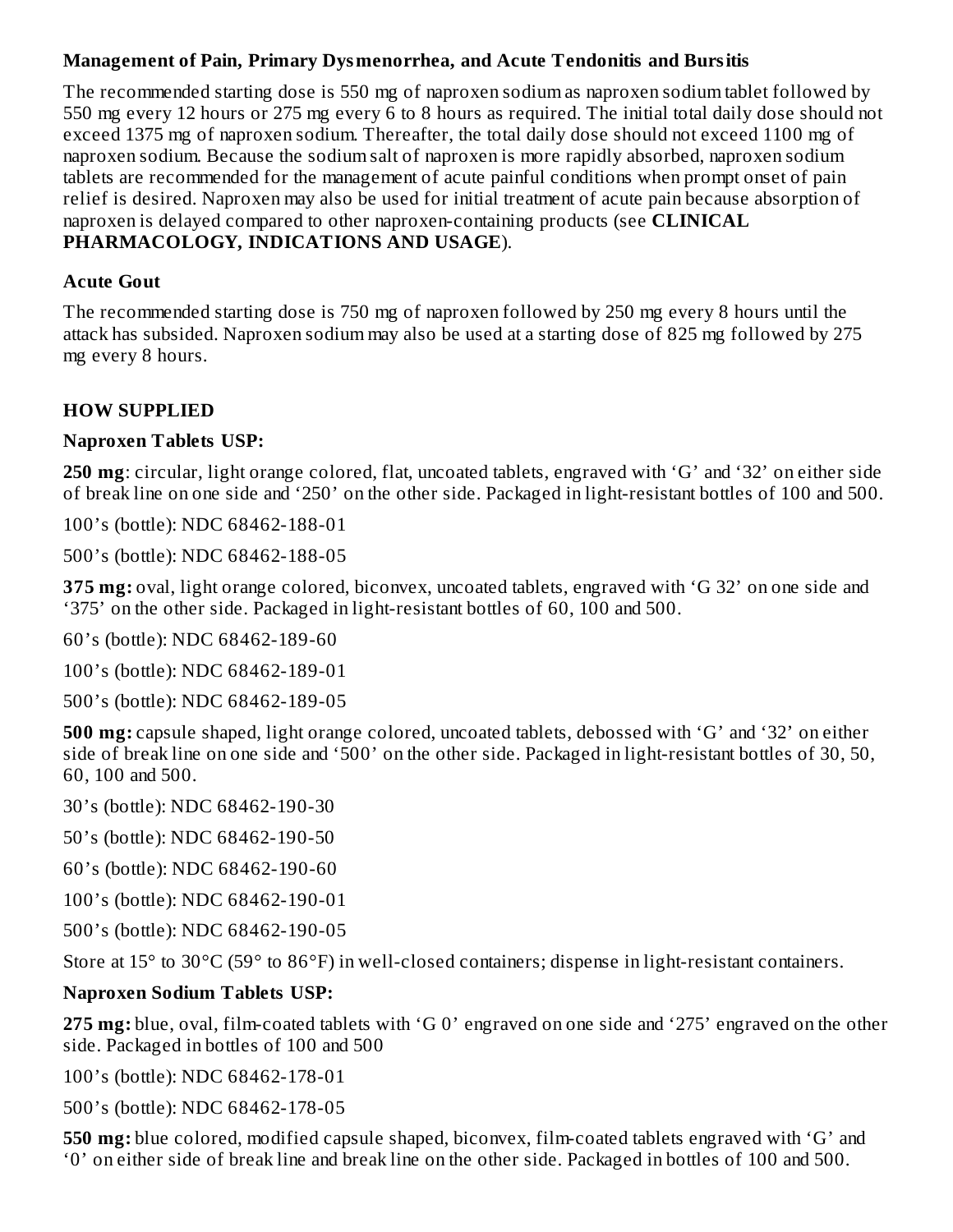100's (bottle): NDC 68462-179-01

500's (bottle): NDC 68462-179-05

Store at 15° to 30°C (59° to 86°F) in well-closed containers.

 $\mathsf{ALEVE}^{\circledR}$  is a registered trademark of Bayer Healthcare  $\mathsf{LLC}$ 

Manufactured by: **Glenmark Generics Ltd** India

Manufactured for:



**Glenmark Generics Inc., USA** Mahwah, NJ 07430 Questions? 1 (888)721-7115

www.glenmarkgenerics.com

November 2014

#### **Medication Guide for Non-Steroidal Anti-Inflammatory Drugs (NSAIDs)**

(See the end of this Medication Guide for a list of prescription NSAID medicines.)

**What is the most important information I should know about medicines called Non-Steroidal Anti-Inflammatory Drugs (NSAIDs)?**

**NSAID medicines may increas e the chance of a heart attack or stroke that can lead to death.** This chance increases:

•with longer use of NSAID medicines•in people who have heart disease

**NSAID medicines should never be us ed right before or after a heart surgery called a "coronary artery bypass graft (CABG)."**

**NSAID medicines can caus e ulcers and bleeding in the stomach and intestines at any time during treatment. Ulcers and bleeding:**

•can happen without warning symptoms•may cause death

#### **The chance of a person getting an ulcer or bleeding increas es with:**

•taking medicines called "corticosteroids" and "anticoagulants"•longer use•smoking•drinking alcohol•older age•having poor health

#### **NSAID medicines should only be us ed:**

•exactly as prescribed•at the lowest dose possible for your treatment•for the shortest time needed

#### **What are Non-Steroidal Anti-Inflammatory Drugs (NSAIDs)?**

NSAID medicines are used to treat pain and redness, swelling, and heat (inflammation) from medical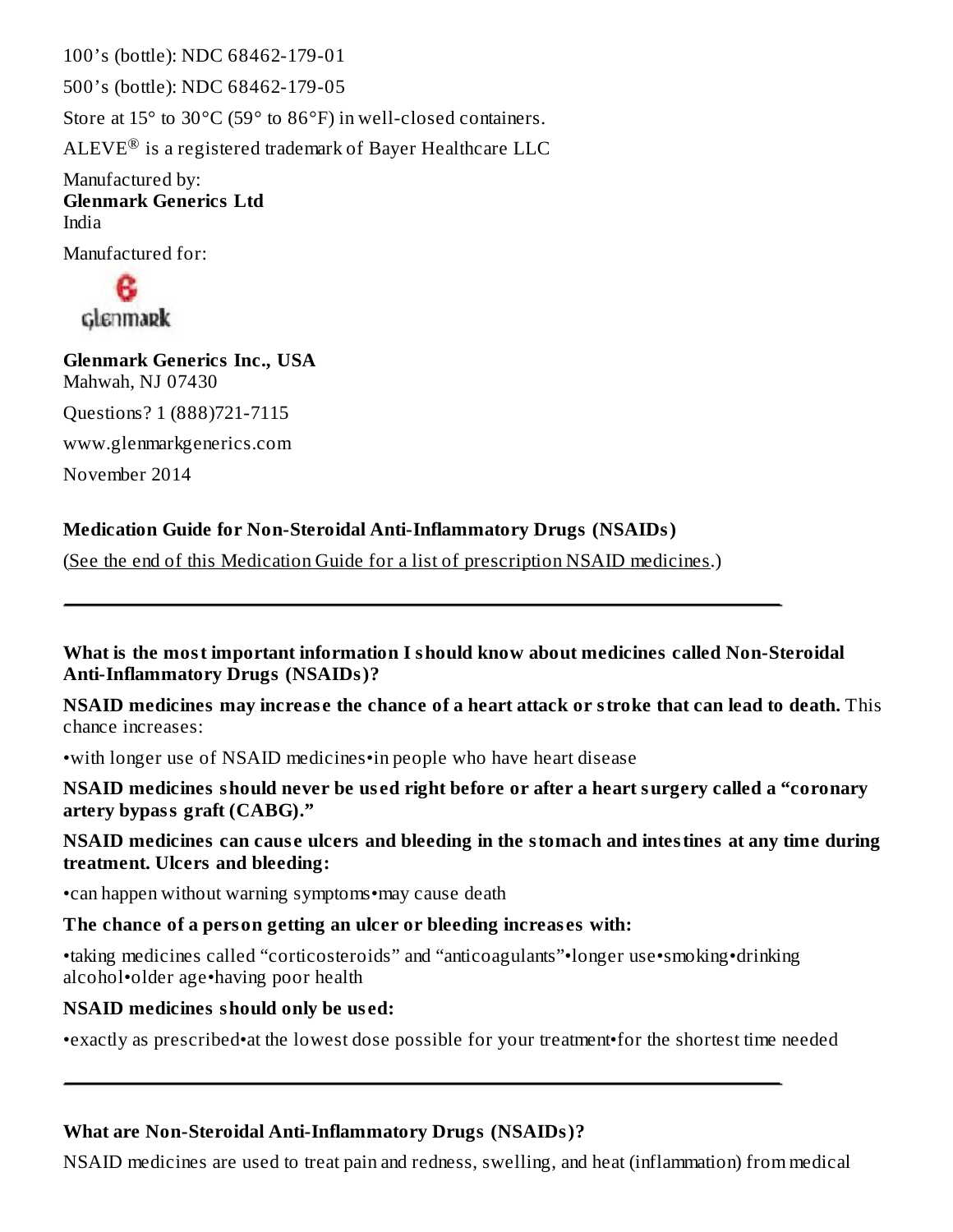conditions such as:

•different types of arthritis•menstrual cramps and other types of short-term pain

## **Who should not take a Non-Steroidal Anti-Inflammatory Drug (NSAID)?**

### **Do not take an NSAID medicine:**

•if you had an asthma attack, hives, or other allergic reaction with aspirin or any other NSAID medicine•for pain right before or after heart bypass surgery

### **Tell your healthcare provider:**

•about all your medical conditions.•about all of the medicines you take. NSAIDs and some other medicines can interact with each other and cause serious side effects. **Keep a list of your medicines to show to your healthcare provider and pharmacist.** •if you are pregnant. **NSAID medicines should not be us ed by pregnant women late in their pregnancy.** •if you are breastfeeding. **Talk to your doctor.**

#### **What are the possible side effects of Non-Steroidal Anti-Inflammatory Drugs (NSAIDs)?**

| Serious side effects include:                        | Other side effects include: |  |
|------------------------------------------------------|-----------------------------|--|
| $\bullet$ heart attack                               | •stomach pain               |  |
| $\bullet$ stroke                                     | •constipation               |  |
| • high blood pressure                                | ·diarrhea                   |  |
| • heart failure from body swelling (fluid retention) | $\cdot$ gas                 |  |
| • kidney problems including kidney failure           | •heartburn                  |  |
| •bleeding and ulcers in the stomach and intestine    | •nausea                     |  |
| low red blood cells (anemia)                         | •vomiting                   |  |
| life-threatening skin reactions                      | ·dizziness                  |  |
| life-threatening allergic reactions                  |                             |  |
| liver problems including liver failure               |                             |  |
| • asthma attacks in people who have asthma           |                             |  |

### **Get emergency help right away if you have any of the following symptoms:**

•shortness of breath or trouble breathing•slurred speech•chest pain•swelling of the face or throat•weakness in one part or side of your body

#### **Stop your NSAID medicine and call your healthcare provider right away if you have any of the following symptoms:**

•nausea•there is blood in your bowel movement or it is black and sticky like tar•more tired or weaker than usual•itching•your skin or eyes look yellow•unusual weight gain•stomach pain•skin rash or blisters with fever•flu-like symptoms•swelling of the arms and legs, hands and feet•vomit blood

These are not all the side effects with NSAID medicines. Talk to your healthcare provider or pharmacist for more information about NSAID medicines. Call your doctor for medical advice about side effects. You may report side effects to FDA at 1-800-FDA-1088 or Glenmark Generics Inc., USA at 1 (888)721-7115.

### **Other information about Non-Steroidal Anti-Inflammatory Drugs (NSAIDs)**

•Aspirin is an NSAID medicine but it does not increase the chance of a heart attack. Aspirin can cause bleeding in the brain, stomach, and intestines. Aspirin can also cause ulcers in the stomach and intestines.•Some of these NSAID medicines are sold in lower doses without a prescription (over- thecounter). Talk to your healthcare provider before using over-the- counter NSAIDs for more than 10 days.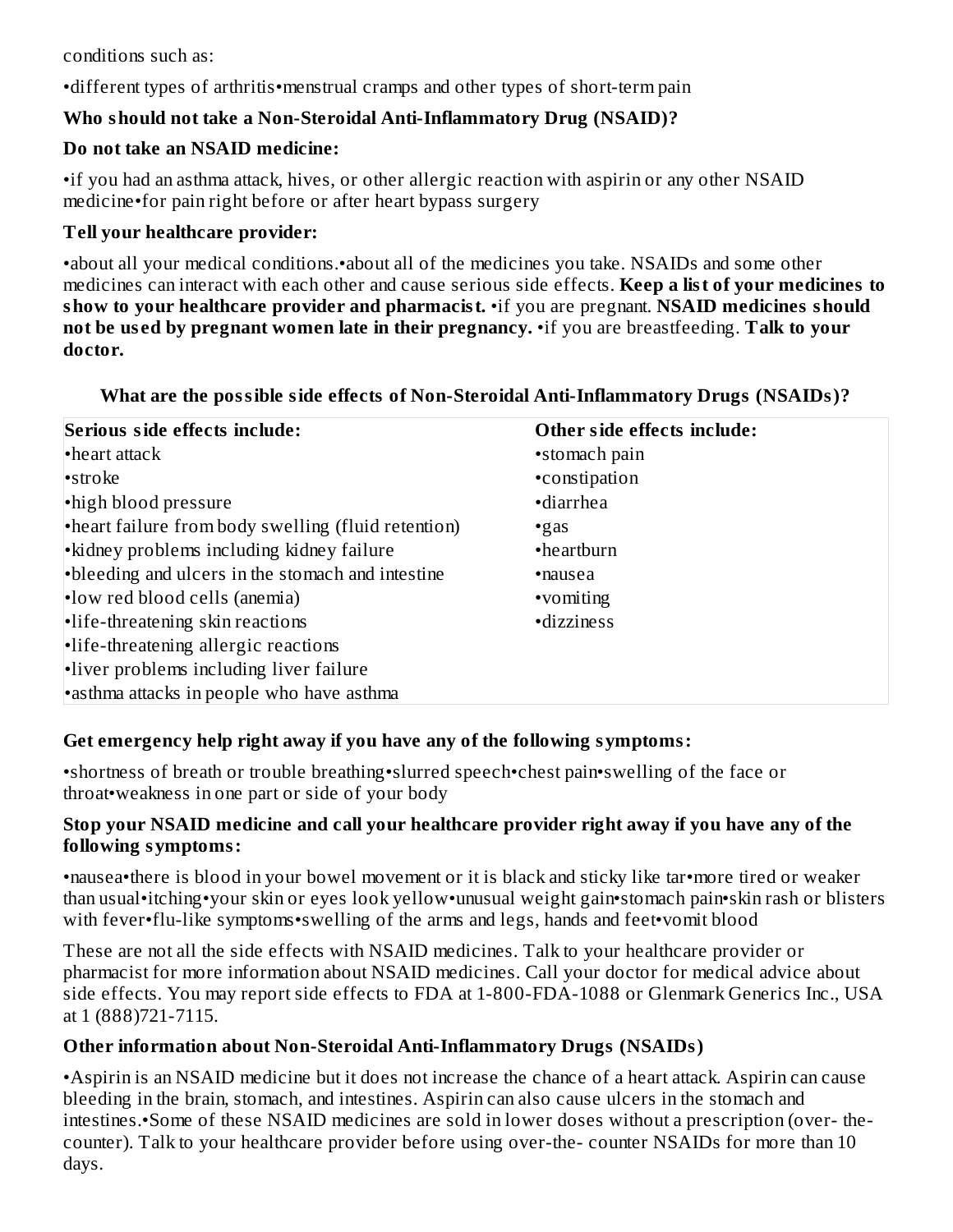|  | <b>NSAID medicines that need a prescription</b> |
|--|-------------------------------------------------|
|  |                                                 |

| <b>Generic Name</b> | <b>Tradename</b>                                                                                                                                                   |
|---------------------|--------------------------------------------------------------------------------------------------------------------------------------------------------------------|
| Celecoxib           | Celebrex $^{\circledR}$                                                                                                                                            |
| Diclofenac          | Cataflam®, Voltaren®, Arthrotec™ (combined with misoprostol)                                                                                                       |
| Diflunisal          | Dolobid®                                                                                                                                                           |
| Etodolac            | Lodine®, Lodine® XL                                                                                                                                                |
| Fenoprofen          | Nalfon <sup>®</sup> , Nalfon <sup>®</sup> 200                                                                                                                      |
| Flurbirofen         | Ansaid $^{\circledR}$                                                                                                                                              |
| Ibuprofen           | Motrin <sup>®</sup> , Tab-Profen®, Vicoprofen®*(combined with hydrocodone),                                                                                        |
|                     | Combuno $x^{TM}$ (combined with oxycodone)                                                                                                                         |
| Indomethacin        | Indocin <sup>®</sup> , Indocin <sup>®</sup> SR, Indo-Lemmon™, Indomethagan™                                                                                        |
| Ketoprofen          | Oruvail <sup>®</sup>                                                                                                                                               |
| Ketorolac           | $\operatorname{\mathsf{Toradol}}^{\circledR}$                                                                                                                      |
| Mefenamic Acid      | Ponstel $^{\circledR}$                                                                                                                                             |
| Meloxicam           | Mobic $^\circledR$                                                                                                                                                 |
| Nabumetone          | Relafen <sup>®</sup>                                                                                                                                               |
|                     | $\mathbb N$ aprosyn $^\circledR$ , Anaprox $^\circledR$ , Anaprox $^\circledR$ DS, EC-Naproxyn $^\circledR$ , Naprelan $^\circledR$ , Naprapac $^\circledR$        |
| Naproxen            | (copackaged with lansoprazole)                                                                                                                                     |
| Oxaprozin           | Daypro <sup>®</sup>                                                                                                                                                |
| Piroxicam           | Feldene <sup>®</sup>                                                                                                                                               |
| Sulindac            | $Clinoril^{\circledR}$                                                                                                                                             |
| Tolmetin            | $\mathop{\rm Tolectin}\nolimits^\circledR$ , $\mathop{\rm Tolectin}\nolimits\mathop{\rm DS}\nolimits^\circledR$ , $\mathop{\rm Tolectin}\nolimits^\circledR$ $600$ |

This Medication Guide has been approved by the U.S. Food and Drug Administration.

Trademarks are the property of their respective owners.

Manufactured by: **Glenmark Generics Ltd** India

Manufactured for:

в **Glenmark** 

**Glenmark Generics Inc., USA** Mahwah, NJ 07430

Questions? 1 (888)721-7115 www.glenmarkgenerics.com

November 2014

Blenheim Pharmacal, Inc.

NDC 10544-063-20

Naproxen Sodium, USP

275mg Tablets

20 count Bottle Label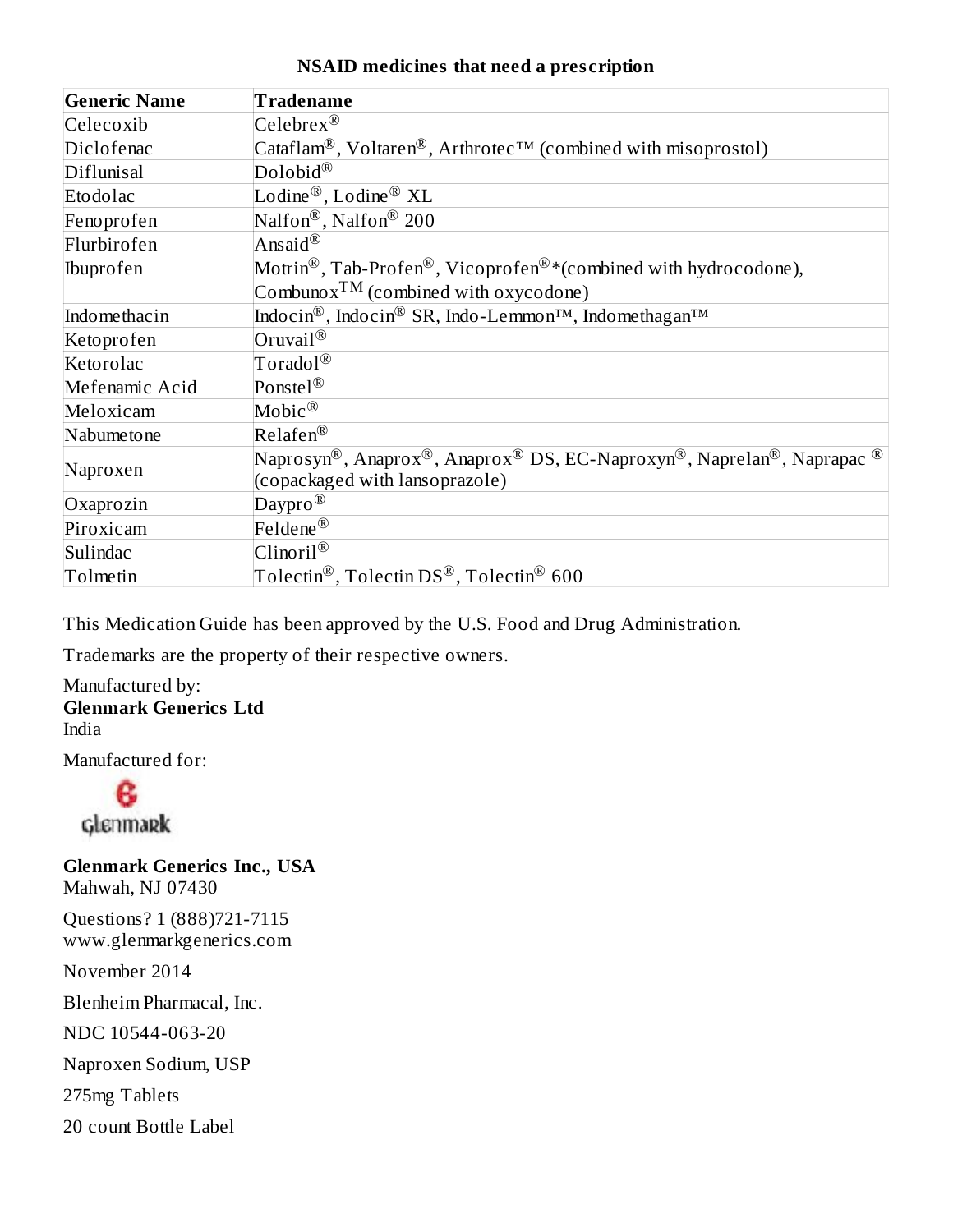

# **NAPROXEN SODIUM**

naproxen sodium tablet

| <b>Product Information</b> |                         |  |                                                        |  |
|----------------------------|-------------------------|--|--------------------------------------------------------|--|
| <b>Product Type</b>        | HUMAN PRESCRIPTION DRUG |  | <b>Item Code (Source)</b> NDC:10544-063(NDC:68462-178) |  |
| Route of Administration    | ORAL                    |  |                                                        |  |

| <b>Active Ingredient/Active Moiety</b>                                      |                          |                  |  |
|-----------------------------------------------------------------------------|--------------------------|------------------|--|
| Ingredient Name                                                             | <b>Basis of Strength</b> | Strength         |  |
| <b>NAPRO XEN SODIUM (UNII: 9 TN87S3A3C) (NAPRO XEN - UNII:57Y76 R9 ATQ)</b> | NAPROXEN SODIUM          | $275 \text{ mg}$ |  |

#### **Inactive Ingredients**

| <b>Ingredient Name</b>                          | Strength |
|-------------------------------------------------|----------|
| CELLULOSE, MICRO CRYSTALLINE (UNII: OP1R32D61U) |          |
| CROSCARMELLOSE SODIUM (UNII: M28OL1HH48)        |          |
| <b>PO VIDONES</b> (UNII: FZ989GH94E)            |          |
| <b>SILICON DIO XIDE (UNII: ETJ7Z6XBU4)</b>      |          |
| MAGNESIUM STEARATE (UNII: 70097M6I30)           |          |
| TALC (UNII: 7SEV7J4R1U)                         |          |
| FD&C BLUE NO. 2 (UNII: L06K8R7DQK)              |          |
| HYPROMELLOSES (UNII: 3NXW29V3WO)                |          |
| <b>FERRIC OXIDE RED (UNII: 1K09F3G675)</b>      |          |
| POLYETHYLENE GLYCOL 400 (UNII: B697894SGQ)      |          |
| <b>TITANIUM DIO XIDE (UNII: 15FIX9 V2JP)</b>    |          |

| <b>Product Characteristics</b> |             |                     |                  |  |
|--------------------------------|-------------|---------------------|------------------|--|
| Color                          | <b>BLUE</b> | Score               | no score         |  |
| <b>Shape</b>                   | OVAL        | <b>Size</b>         | 14 <sub>mm</sub> |  |
| <b>Flavor</b>                  |             | <b>Imprint Code</b> | G;0;275          |  |
| <b>Contains</b>                |             |                     |                  |  |